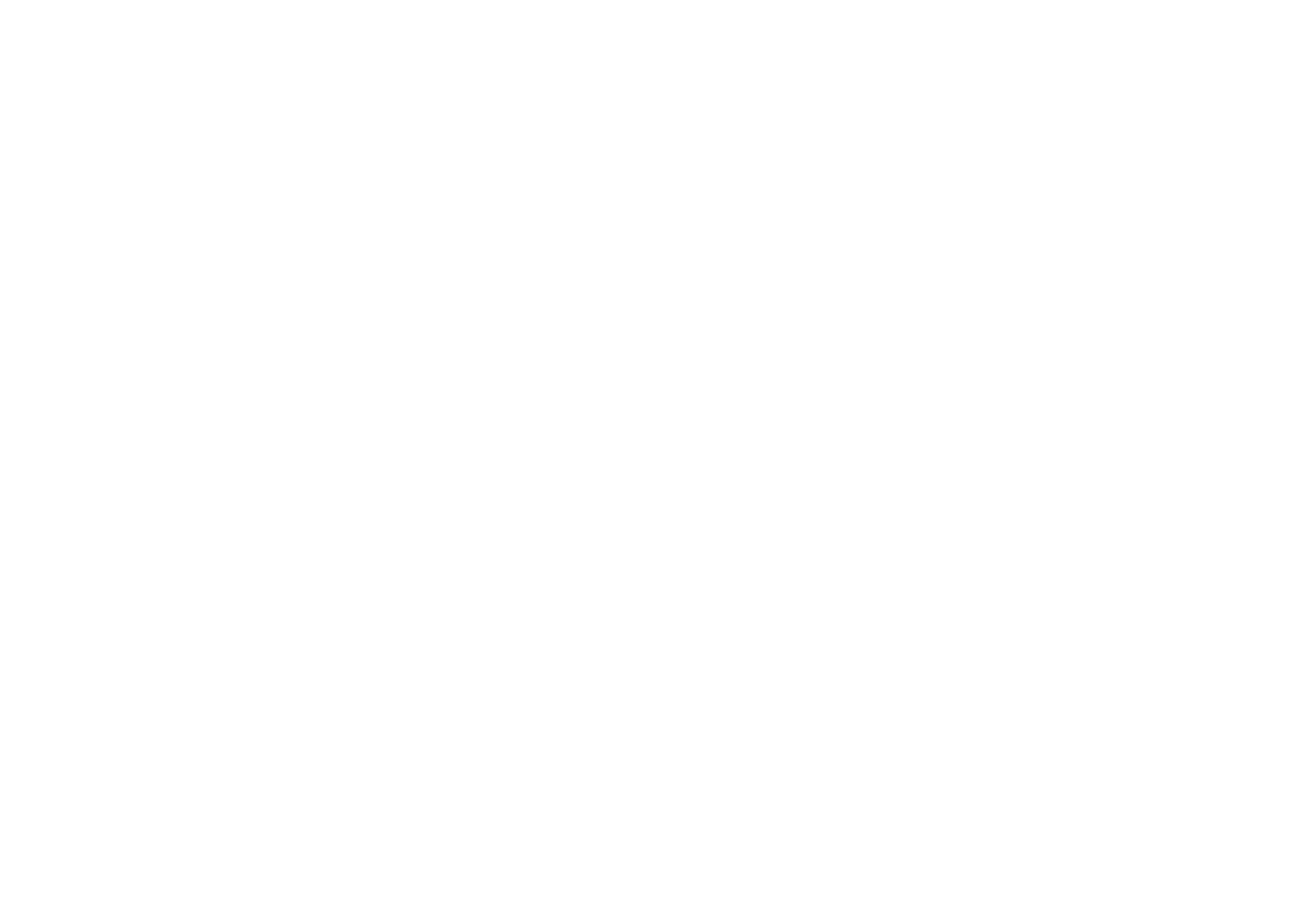| <b>CHAPTER</b>                        | Page           |
|---------------------------------------|----------------|
| 1. SUMMARY OF PROCESS                 | $\mathbf 1$    |
| 2. MEETING AGENDA                     | 3              |
| 3. CHAIR'S WELCOME AND INTRODUCTION   | $\overline{4}$ |
| 4. REFINEMENT OF LDP POLICY WORKSHOPS | 5              |
| 5. SA/SEA UPDATE                      | 12             |
| 6. ANALYSIS                           | 13             |
| 7. CONCLUSION                         | 15             |
|                                       |                |
|                                       |                |

#### **APPENDICES**

| APPENDIX 1 – MEMBERSHIP OF LDP FORUM                               | 16. |
|--------------------------------------------------------------------|-----|
| APPENDIX 2 – LIST OF ATTENDEES                                     | 18  |
| APPENDIX 3 – WORKSHOP QUESTIONS                                    | 19  |
| APPENDIX 4 - LOCAL DEVELOPMENT PLAN (LDP) PROPOSED POLICY COVERAGE | 20  |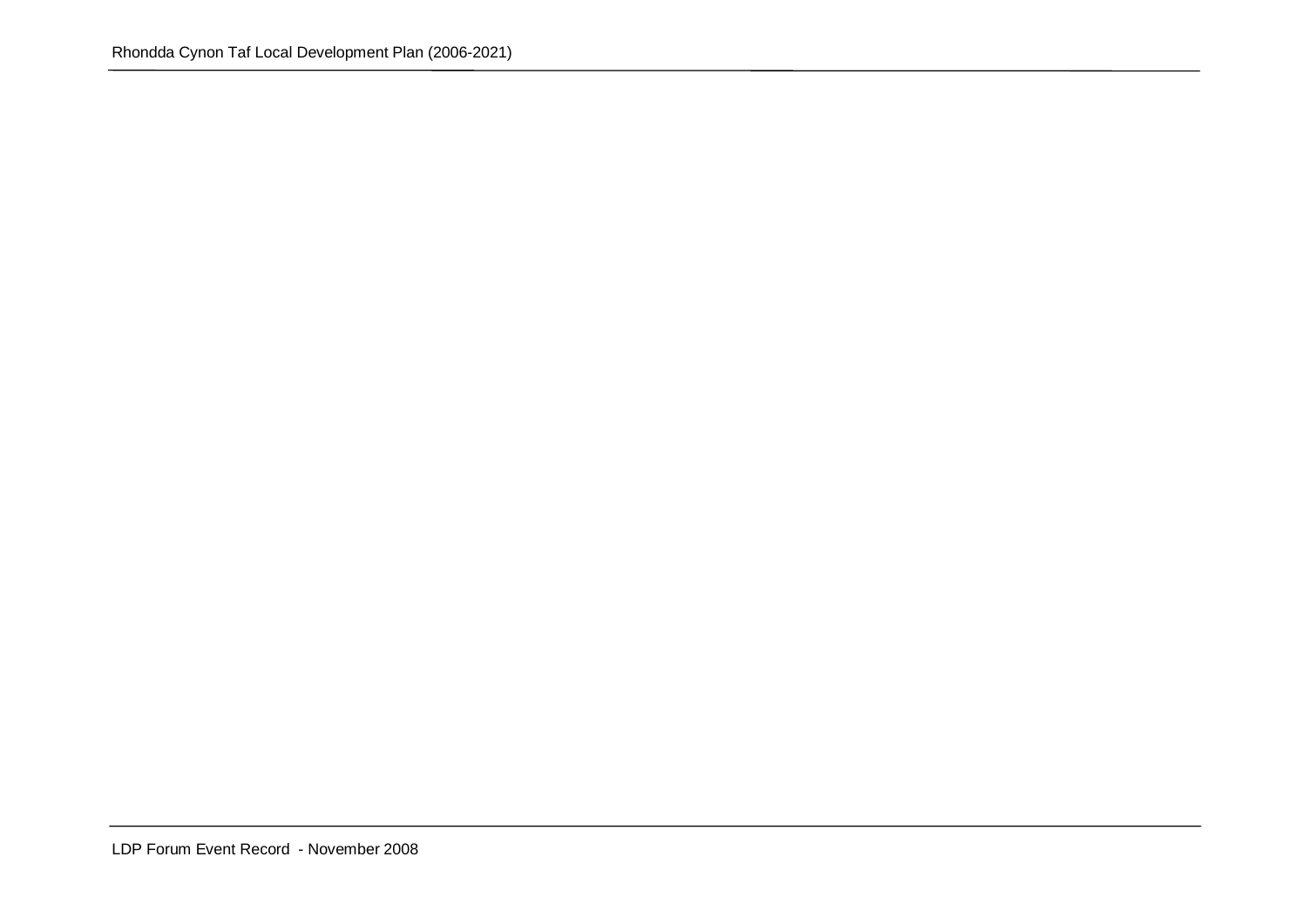# **1. SUMMARY OF PROCESS**

In developing the Deposit Draft Local Development Plan (LDP), the Council will undertake four key stages: -

#### STAGE 1 – CONSULTATION WITH KEY INFRASTRUCTURE PROVIDERS

#### *Purpose*

To obtain observations on proposed employment, retail and housing allocations in the Draft Deposit Draft LDP.

### *Process*

Key infrastructure providers were sent direct correspondence containing:

- Site plans for each allocation:
- Self-completion questionnaire
- Details of residential/employment allocations

# *Output*

Revisions to the draft LDP depending on the site constraints identified by key infrastructure providers.

## STAGE 2 – SUSTAINABILITY APPRAISAL TARGETS AND INDICATORS CONSULTATION

#### *Purpose*

To seek representations on the Sustainability Appraisal (SA) Targets and Indicators that will monitor the main sustainability effects of the LDP and SA.

#### *Process*

A five-week consultation was undertaken with relevant information made available on the Internet and letters sent to relevant bodies.

### *Output*

Amendments to the SA of the LDP based on relevant comments from the consultation.

STAGE 3 – MEETING OF THE LDP FORUM

#### *Purpose*

To seek the views of the LDP Forum on refining policies in the draft deposit draft LDP.

### *Process*

A workshop meeting of the LDP Forum to discuss the refinement of policies in the Draft Deposit draft LDP: -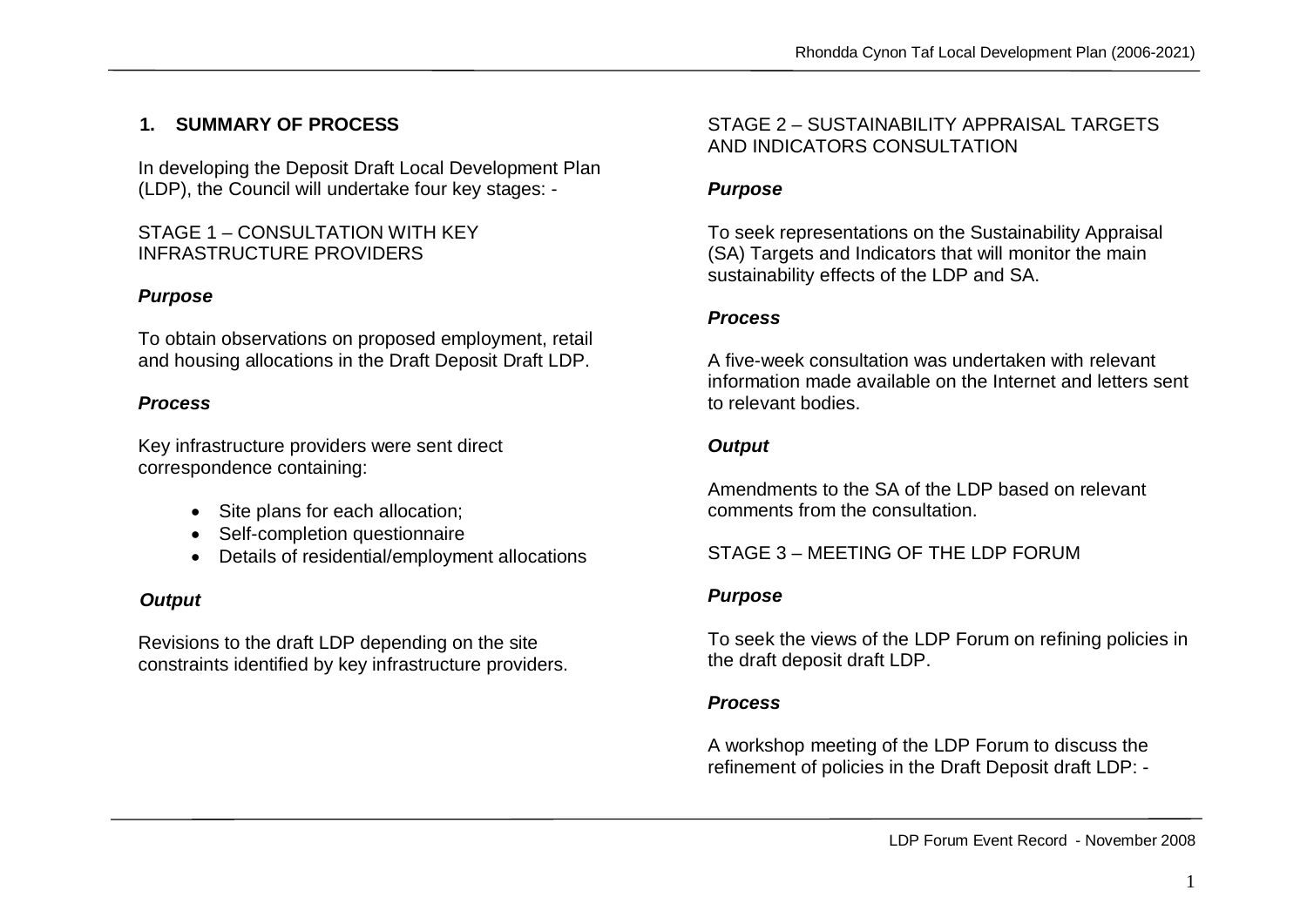- Core policies
- Area wide policies
- Northern strategy area policies
- Southern strategy area policies

#### **Output**

The production of an LDP Forum Event Record and the revision of policies in the draft plan.

#### STAGE 4 – REPORTING OF THE DRAFT DEPOSIT DRAFT LOCAL DEVELOPMENT PLAN TO DEVELOPMENT CONTROL COMMITTEE AND CABINET

### *Purpose*

To seek the views of Development Control Committee and Cabinet Members on the Draft Deposit Draft LDP.

#### *Process*

Preparation of reports for Development Control Committee and Cabinet. Discussion of the Draft Deposit Draft Local Development Plan at the Development Control Committee and meeting of Cabinet.

### *Output*

Resolutions of Development Control Committee and Cabinet revisions to the draft plan.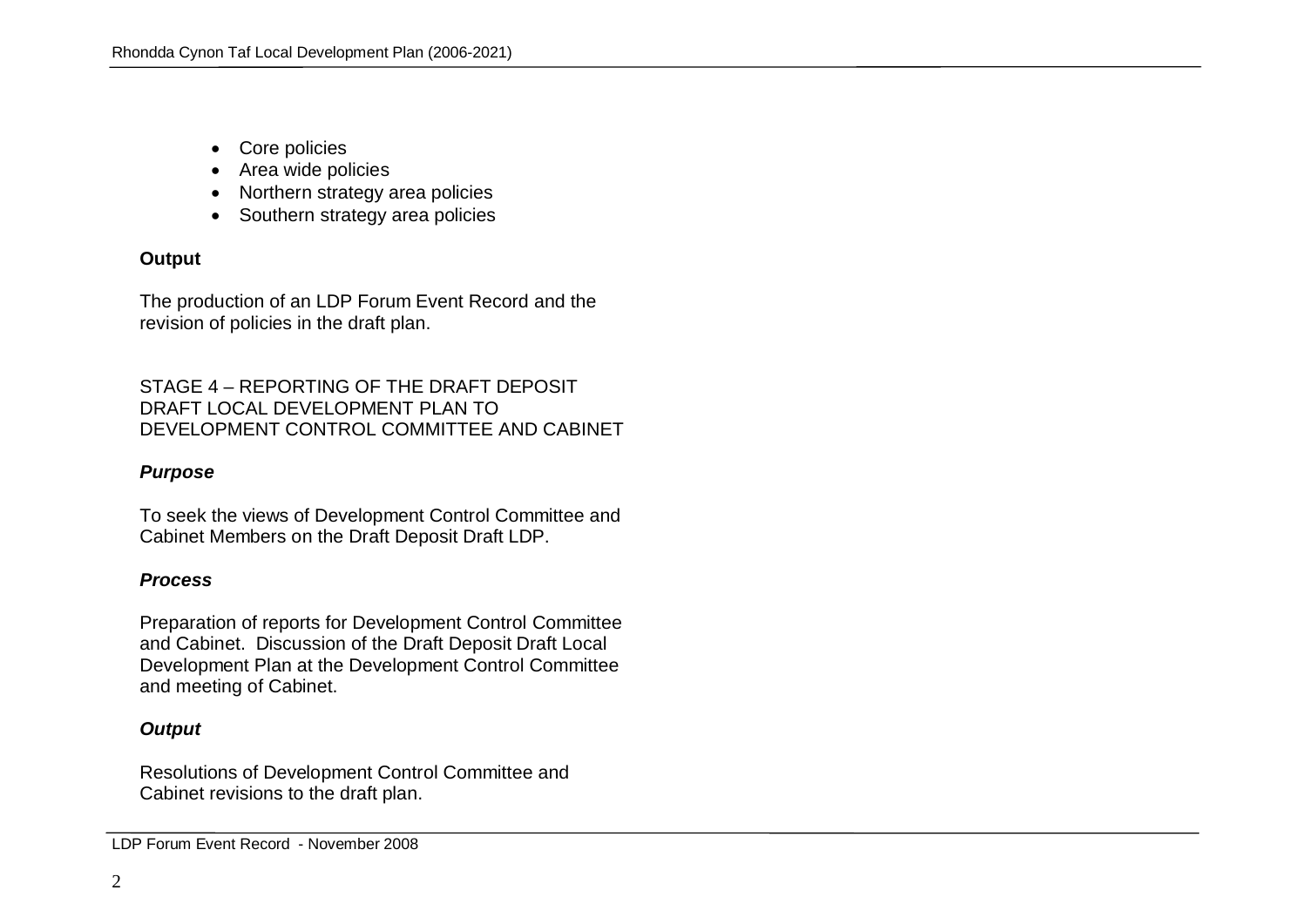# **2. MEETING AGENDA**

|       | RHONDDA CYNON TAF                                                                               |
|-------|-------------------------------------------------------------------------------------------------|
|       | Local Development Plan Forum                                                                    |
|       | 17" November 2008                                                                               |
|       | <b>AGENDA</b>                                                                                   |
| 10.00 | Coffee.                                                                                         |
| 10.15 | Welcome and Introduction                                                                        |
| 10:30 | The Local Development Plan Process                                                              |
| 10.45 | Works Lop. 1                                                                                    |
| 11.30 | Come e                                                                                          |
| 11.45 | Works hop 2                                                                                     |
| 12.30 | Luck                                                                                            |
| 13.15 | Works hop 3                                                                                     |
| 14.00 | Works Lop 4                                                                                     |
| 14.45 | Comee                                                                                           |
| 15.00 | Fee dixack on Works hops                                                                        |
| 15.30 | What happens next and the Sustainability Appraisal (SA).<br>Targets and Indicators Consultation |
| 15.45 | <b>Question and Answer Session.</b>                                                             |
| 16.00 | Close                                                                                           |
|       |                                                                                                 |

LDP Forum Event Record - November 2008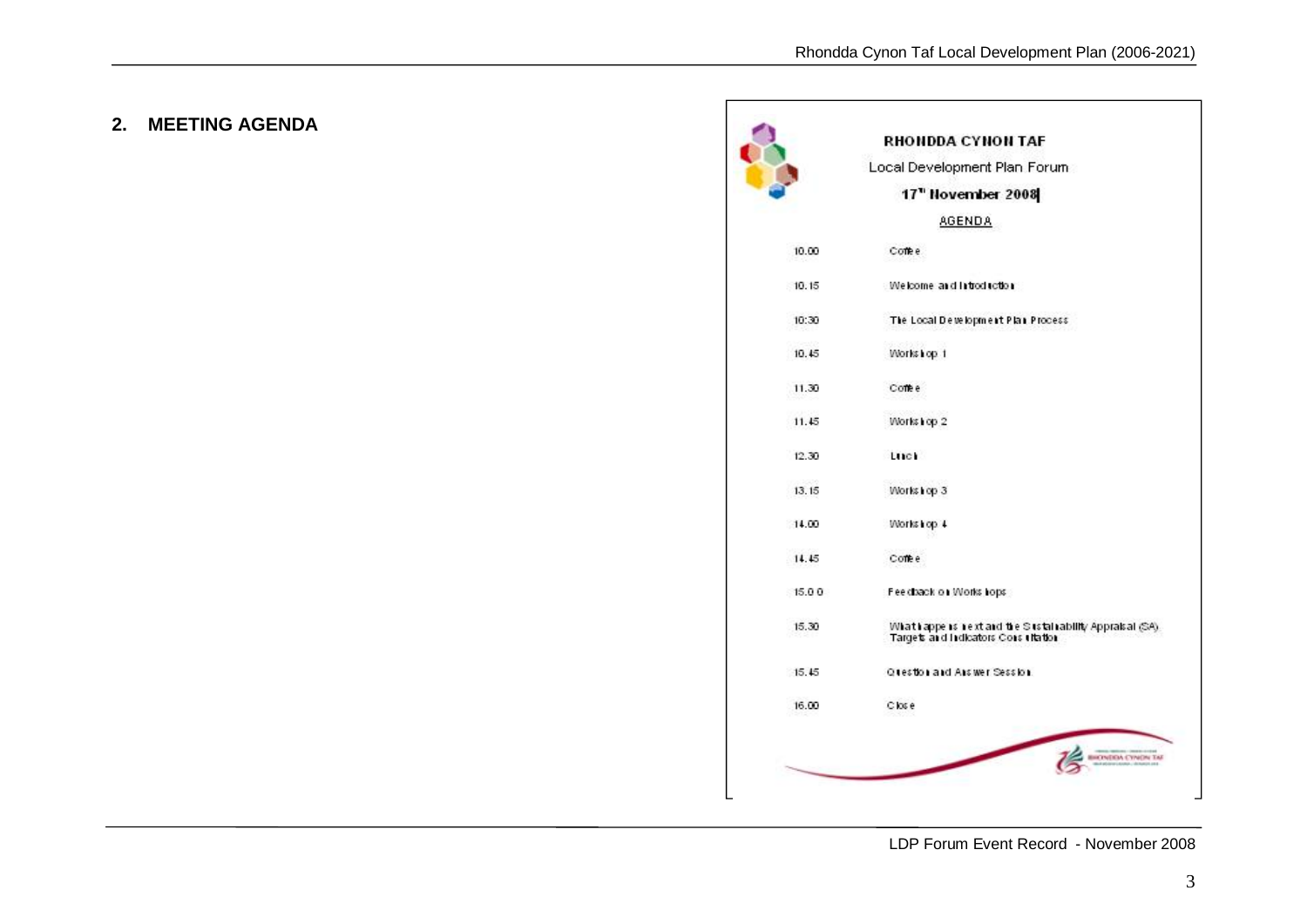## **3. CHAIR'S WELCOME AND INTRODUCTION**

3.1 Introductory speech by Sheila Davies (Director of Development and Regeneration).



- *Welcome to the Valleys Innovation Centre and thank you for attending.*
- *After almost three years of consulting with local communities and key stakeholders to develop our evidence base and vision for the future development of Rhondda Cynon Taf, the Council has now begun to formalise a new land use plan to guide and control*

*development across the County Borough over the next fifteen years.*

- *The first meeting of the LDP Forum in July 2006 built on the successful Visioning Events. The ' vision' for Rhondda Cynon Taf was then expressed as a draft Spatial Strategy and Preferred Options Paper to form an initial framework for the Local Development Plan (LDP).*
- *Today, the initial draft of the Local Development Plan will be discussed, with the intention of refining policies prior to the six-week public consultation on the Deposit Draft Plan early next year.*
- *The outcome of today's workshop will feed directly into the final version of the Plan, and as such, I hope we will all take this opportunity to further develop the Land Use Plan for the County Borough.*

*.* 

LDP Forum Event Record - November 2008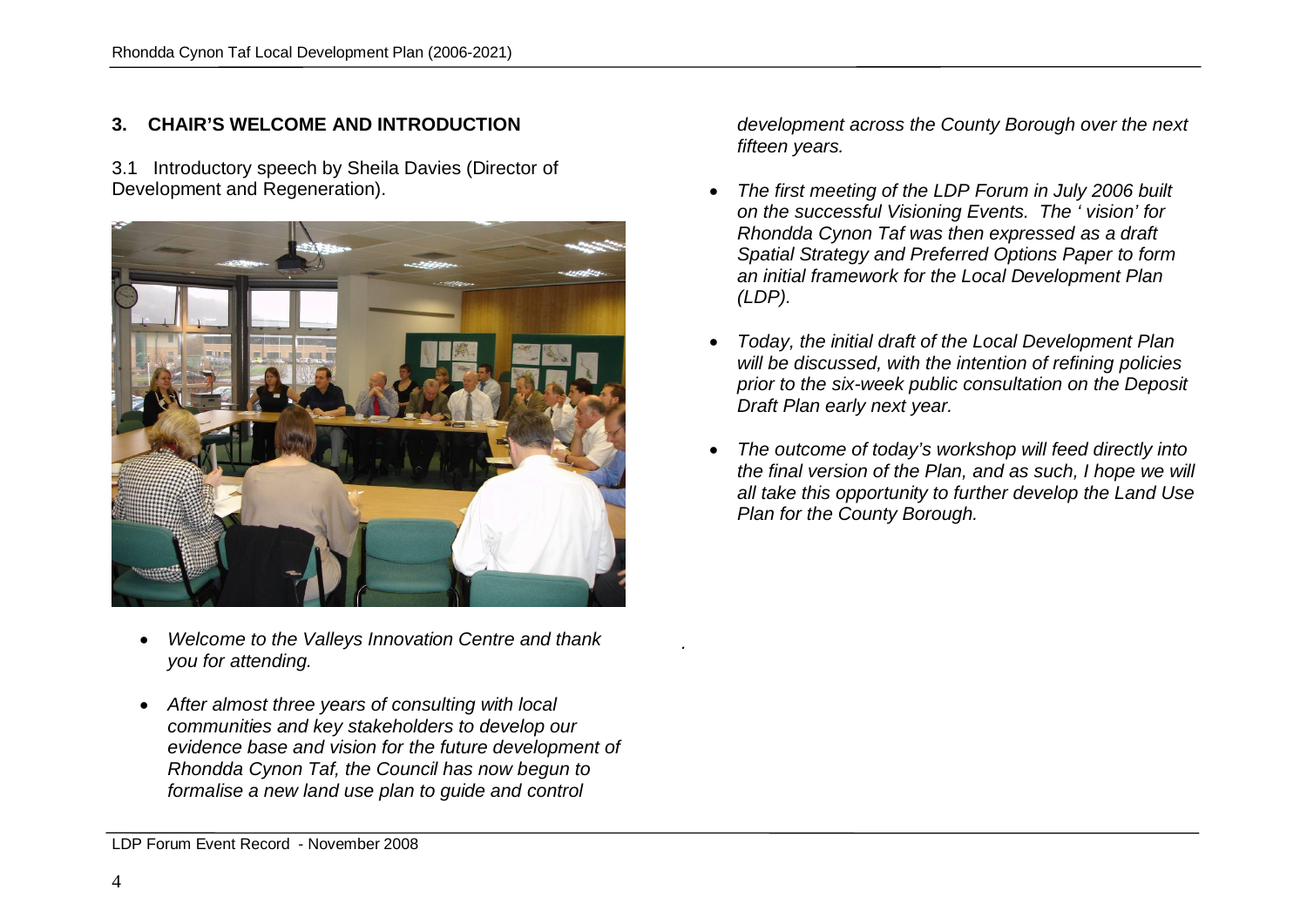# **4. REFINEMENT OF LDP POLICY WORKSHOPS**

4.1 On 17<sup>th</sup> November 2008 a meeting was held of the LDP Forum at the Valleys Innovation Centre, Abercynon to discuss policy refinement in the Deposit Draft Local Development Plan (LDP).

#### **Refinement of Policy Workshops**

4.2 Participants attending the event were divided into four groups and each group took part in four discussion workshops looking at the;

- 1. Core Policies,
- 2. Area Wide Policies,
- 3. Northern Strategy Area Policies and
- 4. Southern Strategy Area Policies.

4.3 The workshops brought forward a wealth of information from the participants and to avoid an excessively long report the comments have been précised to avoid repetition where there was consensus between the workshops.

# **Workshop 1 – Core Policies**

4.4 There was general support for all key issues identified in the core policies. Initial queries were raised on whether the housing policies should be merged, but given the important nature of affordable housing requirements it was decided to keep the policies separate.

4.5 In the north of the County Borough, it was felt that piece meal development would deliver the overall housing figure and would result in unobtainable Section 106 agreements. Development would also place an additional strain on sparsely located and already limited services in the area. Concern was also raised regarding the 'quantity rather than quality' and the need to ensure new dwellings could attract high-end employers to the north.

4.6 The issue was raised that there was no core policy on sustainable development, but it was generally accepted that this was an underlying theme of all policies in the plan.

4.7 A discussion arose on whether an additional core policy should be included in the plan on leisure and the arts in order to improve the quality of life for residents. Not only would this follow the themes of the Community Plan, but is believed to be one of the reasons why the south of the County Borough has a greater population than its northern counterparts. However, whilst the important role of arts and leisure was acknowledged and both will be central to delivery on improved quality of life, it was considered these issues were not sufficiently strategic and could be covered adequately elsewhere in the plan.

4.8 When discussing the Core Policies it was believed that the issue of protecting the built heritage in the Northern Strategy Area had been given more emphasis than in the south. In the north of the County Borough there was a realisation that new development should be encouraged without detriment to the existing built heritage. There was also concern that this issue should be recognised in the south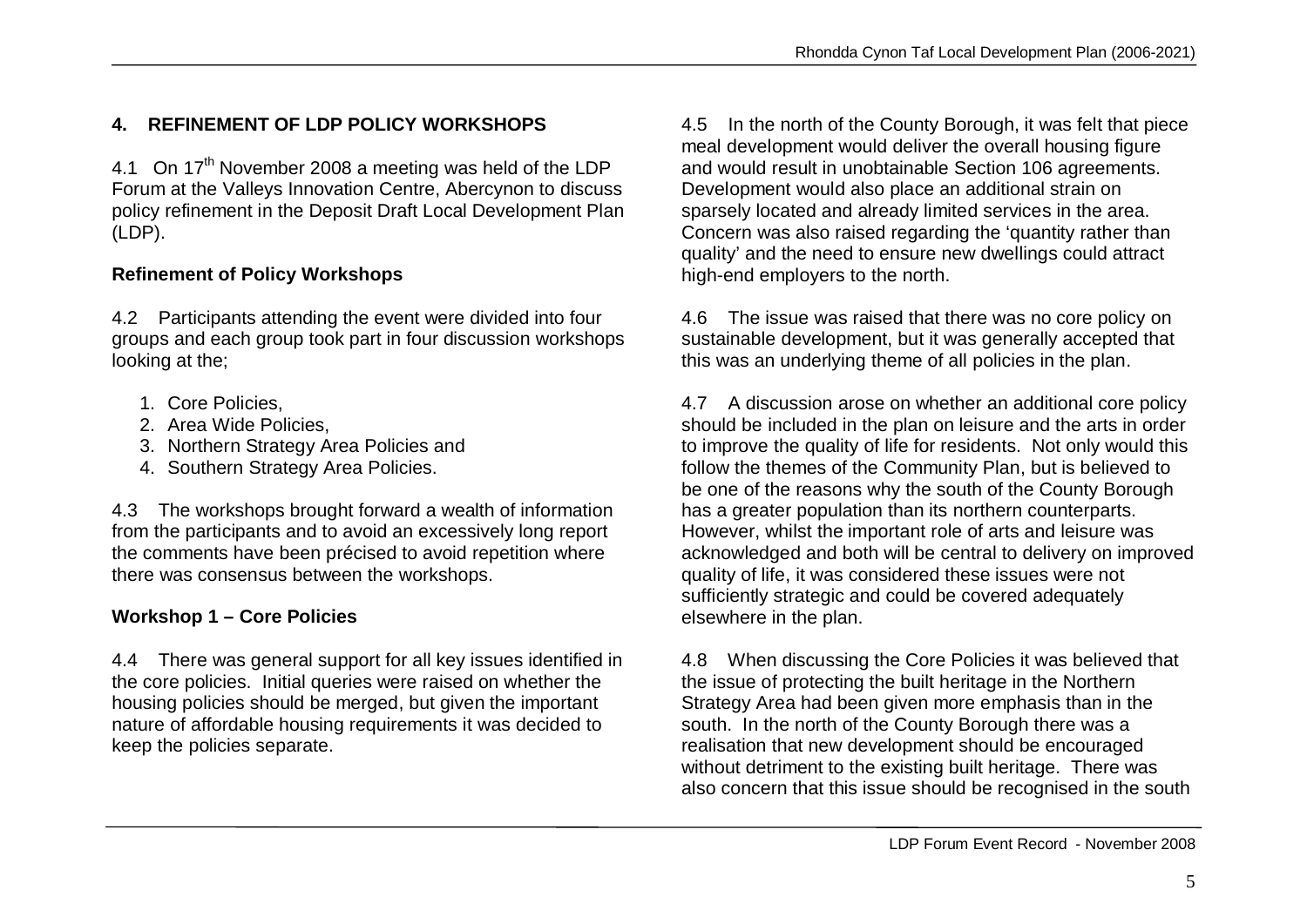of the County Borough through Supplementary Planning Guidance (SPG), given the greater need to control development as a result of increased demand.



4.9 The issue was raised for the plan to promote the refurbishment of existing vacant properties, particularly given the reduced floor space of new residential developments. There was also support for the general improvement to existing housing stock that will be delivered through the Development Control process under the policies set out in the plan.

4.10 When discussing the employment policies there was emphasis on promoting a concentration of employment in all town centres across Rhondda Cynon Taf by 'living over the shop' (LOTS) accommodation. It was further suggested that an increase in the number of small to medium sized enterprises across the County Borough would encourage a mix of employment, in a move away from the overwhelming concentration of the service sector.

4.11 There was a discussion concerning issues of on-street parking and the likely increase in car ownership associated with wealth generated through employment opportunities. Such specific issues relating to transport infrastructure will be addressed in more detailed planning policies, where integrated public transport hubs and the possibility of underground parking have all been suggested as alternative forms of parking in new developments.

4.12 There was discussion during the workshop on links between transport infrastructure and the proposed number of residential dwellings, especially from the Rhondda Valleys to the lower parts of Cynon Valley and Taf Ely. With transport being an integral part of the plan it is crucial that new development does not exacerbate the current situation.

4.13 A discussion on the development of wind farms in Rhondda Cynon Taf identified concern from residents on the number of wind turbines and wind farm allocations, particularly in a landscape still scarred by the coal-mining era. Land to develop alternative forms of renewable energy could be separated from land used to promote tourism in Rhondda Cynon Taf, which would have the potential to encourage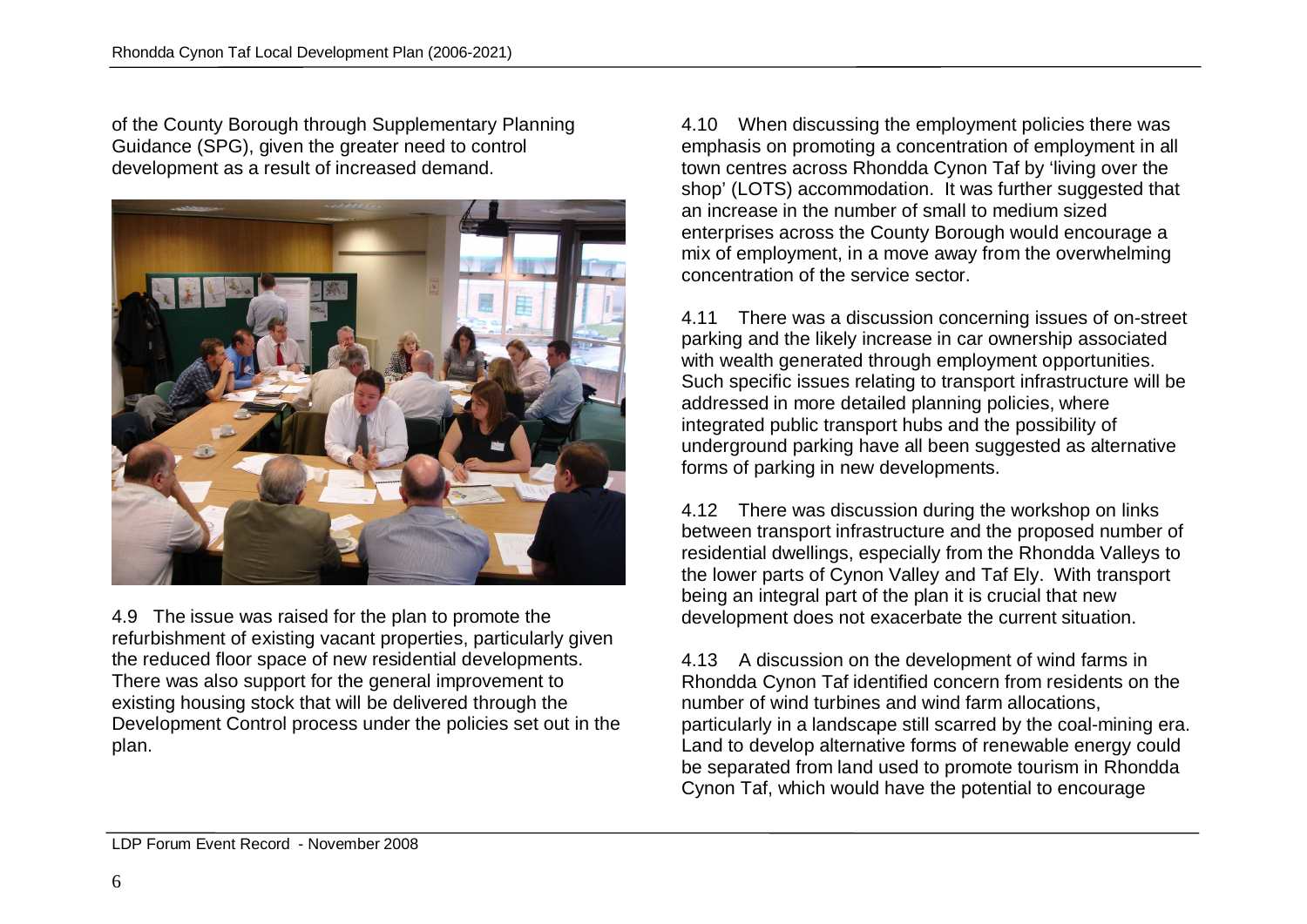visitors into the area and benefit local Welsh heritage and culture.

4.14 There was discussion concerning issues of community care in Rhondda Cynon Taf in relation to the 15-year life span of the Local Development Plan (LDP). It was noted that the ageing population require information on a short-term basis and which is likely to impact on their daily lives. Issues were raised on how the Local Development Plan (LDP) will resolve the impact of withdrawn bus services on the local community and ageing populations. It was noted that the LDP is not a short-term mechanism, but a strategic long-term document and is unable to easily address short-term issues, but it can assist with the provision of improved and reliable transport systems for the benefit of the local community.

4.15 The issue was raised regarding improving the existing drainage and sewerage systems in Rhondda Cynon Taf to accommodate all new developments. Utility companies are key consultees in the Local Development Plan (LDP) process and have been consulted in respect of all proposed allocations.

#### **Workshop 2 – Area Wide Policies**

4.16 There was support for key issues covered in the area wide policies. Initial queries were raised on limited road and public transport links from the Upper Rhondda to the Hirwaun Strategic Site in Cynon Valley due to the attractiveness of the Hirwaun Strategic Site as an alternative employment location for businesses in the Upper Rhondda.

4.17 In the northern strategy area, concern was expressed about the seriousness of depopulation in the upper valleys, which some believed had not been fully highlighted in the Local Development Plan (LDP). The current economic crisis was cited as an ideal opportunity to make more rational and robust decisions given the reduced pressure from developers.

4.18 The statutory requirements of the gypsies and travellers policy ensued a lengthy discussion on the potential location of gypsy and travellers sites.

4.19 With reference to the community infrastructure and planning obligations policy it was felt that 'health and medical facilities' should be added to the list of development proposals seeking contributions.

4.20 The proposed policy concerning provision for pedestrians was discussed and it was felt that community safety issues should be made an integral part of all new developments and should subsequently be an underlying theme in all-relevant policies in the plan.

4.21 There was considerable discussion regarding renewable energy, with reference to the policy concerning energy from biomass, it was suggested that another criterion should be added to the list of constraints that focuses specifically on the effects of harnessing energy from biomass on adjacent public transport routes.

4.22 Concern was expressed over the need to reflect and promote bi-lingualism in the Local Development Plan (LDP), an example being the provision of Welsh Medium Schools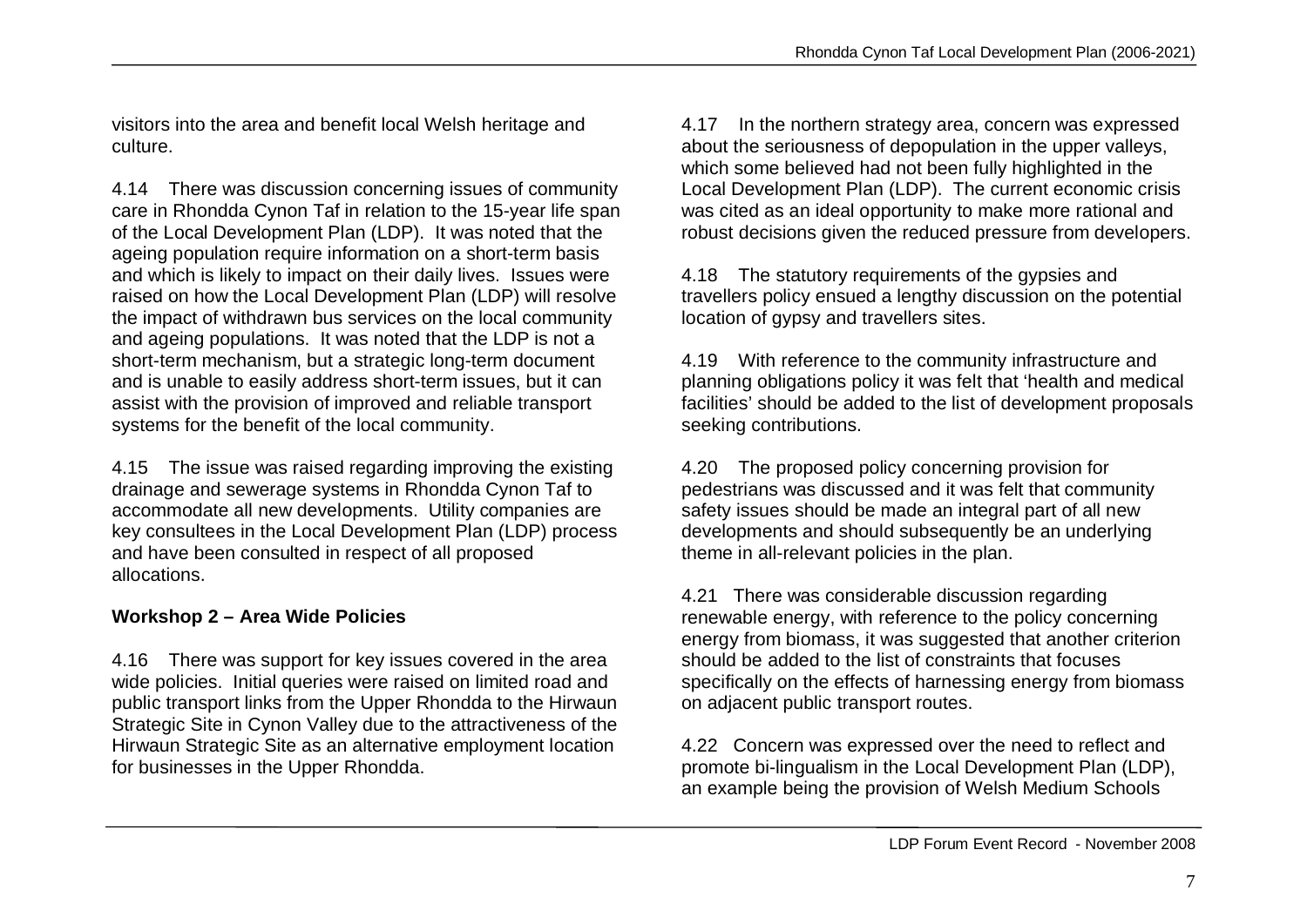across the County Borough. It was acknowledged that the LDP has a key role to play in supporting Welsh culture and heritage.

4.23 The recycling of construction waste was highlighted as a key issue during workshop discussions and is addressed by the utilization of the waste recycling plant at Bryn Pica. It is important that the significant quantity of waste arising from the construction industry is recognised and forms part of the Councils land use-planning strategy.

4.24 A query was raised on whether the issue of training the local workforce in Rhondda Cynon Taf could be addressed in the Local Development Plan (LDP). The Authority informed the workshop that the Councils Education and Lifelong Learning Department were actively addressing these issues through its Pathfinder Policy. It was acknowledge that a holistic approach was required and that in addition to securing land for employment the Council should ensure people have the appropriate skills and training to secure employment.

4.25 The issue of the quality and quantity of water supplies for existing developments in light of new residential and employment allocations was discussed. Dwr Cymru are key consultees in the Local Development Plan (LDP) process and have been consulted in respect of all proposed allocations.

4.26 It was discussed whether the plan would have a policy on asylum seekers and address the issue of a 'benefits culture' across Rhondda Cynon Taf. The Authority noted this point for consideration, but considered it was not an issue for consideration in the LDP.



4.27 There was concern that the policy on Public Art did not have a threshold and should be accompanied by Public Art Supplementary Planning Guidance (SPG). The Authority has noted this point for further consideration.

4.28 Members of the workshop were keen to ensure that in accordance with Planning Policy Wales, the Local Development Plan (LDP) had a policy on Historic Landscapes and that the broad, national policy on large wind farm development is refined for the purpose of inclusion in the Local Development Plan (LDP).

LDP Forum Event Record - November 2008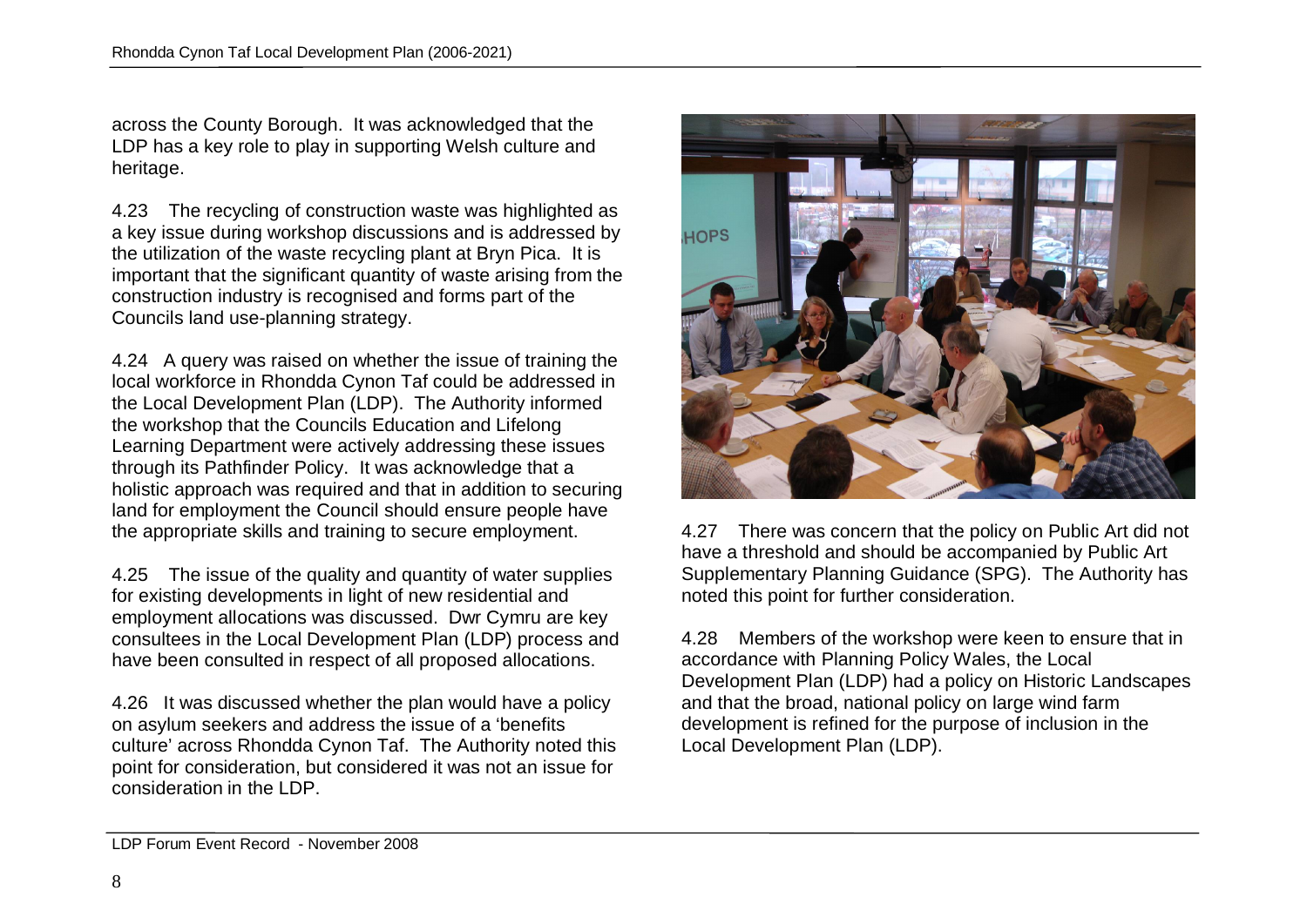# **Workshop 3 – Northern Strategy Area Policies**

4.29 It was proposed by officers that the Northern Strategy Area would accommodate 30 dwellings per hectare with 25% affordable housing on developments of 30 units or more. A reduced dwelling per hectare in the north of the County Borough offers the opportunity to secure a choice of property size and type.

4.30 It was suggested that the increased number of new dwellings must be monitored against transport infrastructure. A major area of concern was road links in and around Stag Square, Treorchy.

4.31 It was generally accepted that old, derelict buildings would not be converted for their traditional use, but should still be developed imaginatively and not solely for housing purposes, examples given include theatre companies, choirs and public houses. The workshop also called for a rewording of policies to prevent the demolition of historic assets, unless structurally unsound.

4.32 A query was raised on the justification for the key settlement of Hirwaun having a stand-alone policy in the Local Development Plan (LDP). Officers acknowledged in the workshop that housing numbers, had in recent years outstripped the quantity of community services on offer in the area and the LDP was the opportunity to address this issue.

4.33 The importance of redeveloping vacant or redundant industrial sites was discussed given that 95% of businesses across Rhondda Cynon Taf employ less than 10 people.

Demand for small B1 office accommodation and the division of the former Burberry Factory into smaller business units has proved very popular.

4.34 As a result of flooding constraints on the strategic site of the Former Phurnacite Plant in Cynon Valley, housing numbers would be limited, providing an opportunity for small B1 office use.

4.35 Concern was expressed regarding retail allocations and the need to ensure a balance between local corner shops and larger retail units.

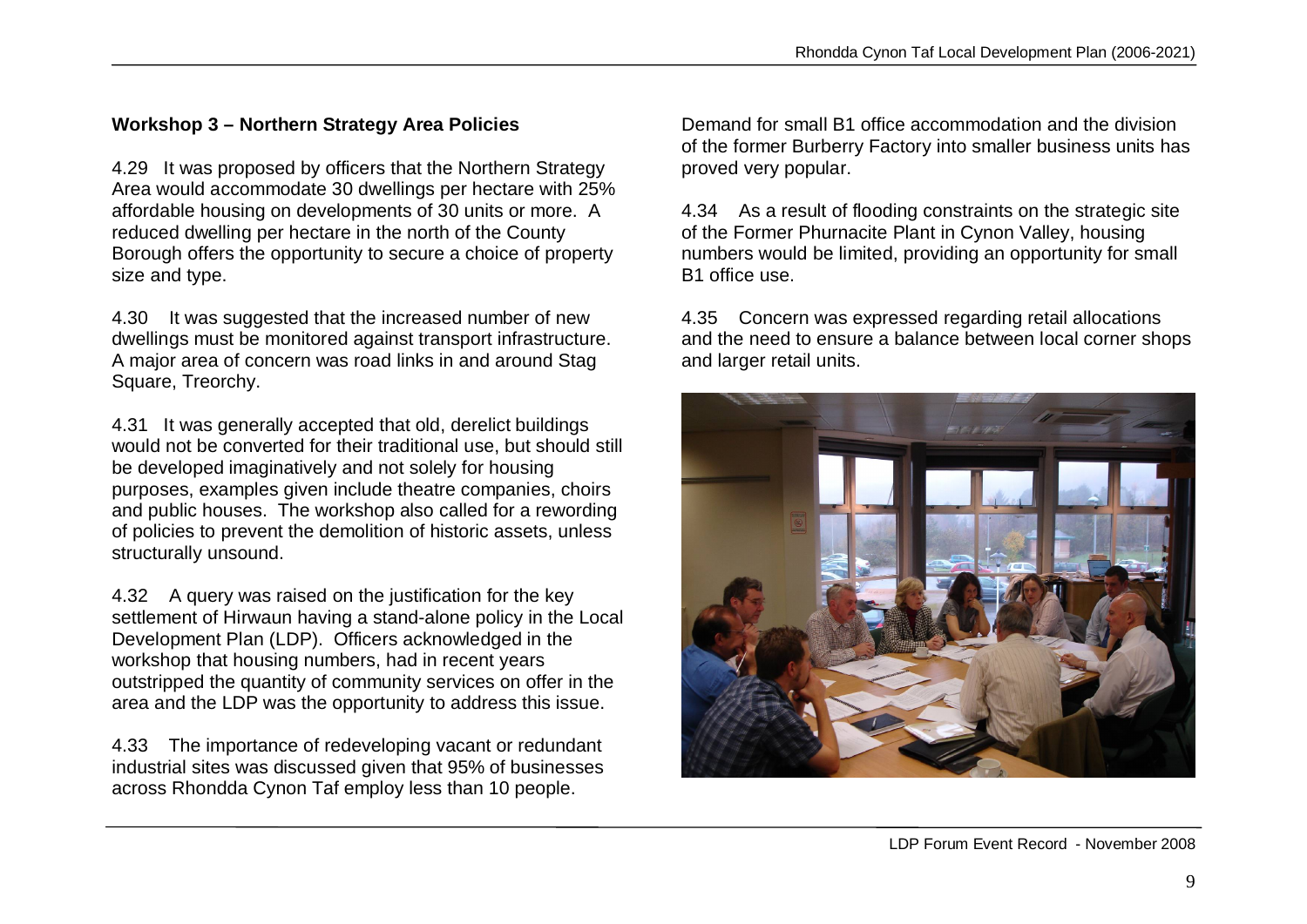4.36 It was suggested that the policy on cycle network improvements is expanded to provide and develop existing pedestrian links from new development.

4.37 Concern regarding the removal of the County Borough's historic landscape as a result of land reclamation schemes. was discussed and the importance of completing a Sustainability Appraisal (SA) prior to the listing of land reclamation sites, was also raised. Officers noted these points for further consideration.

4.38 Concern was expressed over a lack of relief road proposals in the Local Development Plan (LDP) and the potential of road widening schemes. The workshop also discussed the possibility of extending the Gelli-Treorchy Bypass across the valley to Ynysfeio Tip and merging this with the Rhigos Road. Further discussion on taking the disused railway area behind Treherbert Boys Club inside the settlement boundary for a possible link to the Stelco Hardy Site was a point noted by officers for consideration.

4.39 General support was given for key issues covered in the Northern Strategy Area Policies. However, a number of points were raised on the pitfalls of creating restricted policies that could discourage development and act as a deterrent to potential developers. Many workshop members believed that by developing a flexible approach the Council could gain a competitive edge against adjoining local authorities.

#### **Workshop 4 – Southern Strategy Area Policies**

4.40 It was proposed by officers that the Southern Strategy Area would accommodate 35 dwellings per hectare; 5 dwellings per hectare more than figures in the existing Taf Ely Local Plan. On each development of 30 units or more, a 40% affordable housing rate will apply. It was suggested during the workshop that developers might be unable to afford this affordable housing figure and to concentrate on promoting lower density sites.



LDP Forum Event Record - November 2008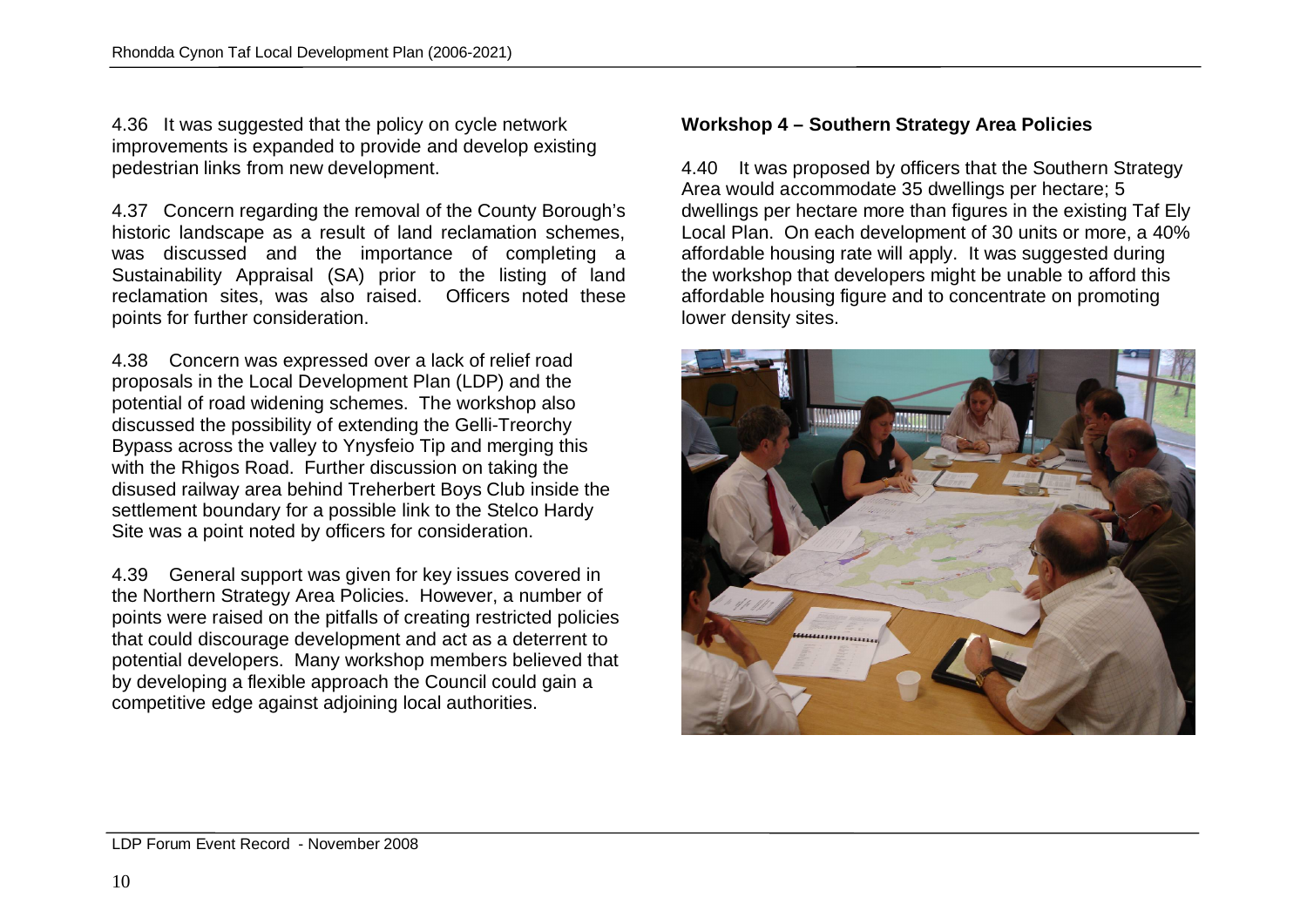4.41 There were concerns that demand for family housing in Cardiff would be met through new residential development in Rhondda Cynon Taf. The need to ensure that current residents and families did not find themselves displaced from the housing market was discussed at length.

4.42 There were discussions on the Former OCG Strategic Site in Llanilid given the lack of progression on Dragon Film Studios. Officers stated that the Local Development Plan (LDP) would, through the strategic site at Llanilid seek to address local issues whilst supporting the wider economic opportunity on the site.

4.43 It was debated whether the proposed Park and Share Scheme in Trefforest Industrial Estate would be a suitable location for persons commuting and/or travelling by train.

4.44 Concern was expressed on a lack of community buildings and facilities for ageing populations across the County Borough.

4.45 A discussion on the link between housing numbers and the quantity of leisure facilities to accommodate the population increase closed the last of the day's workshop.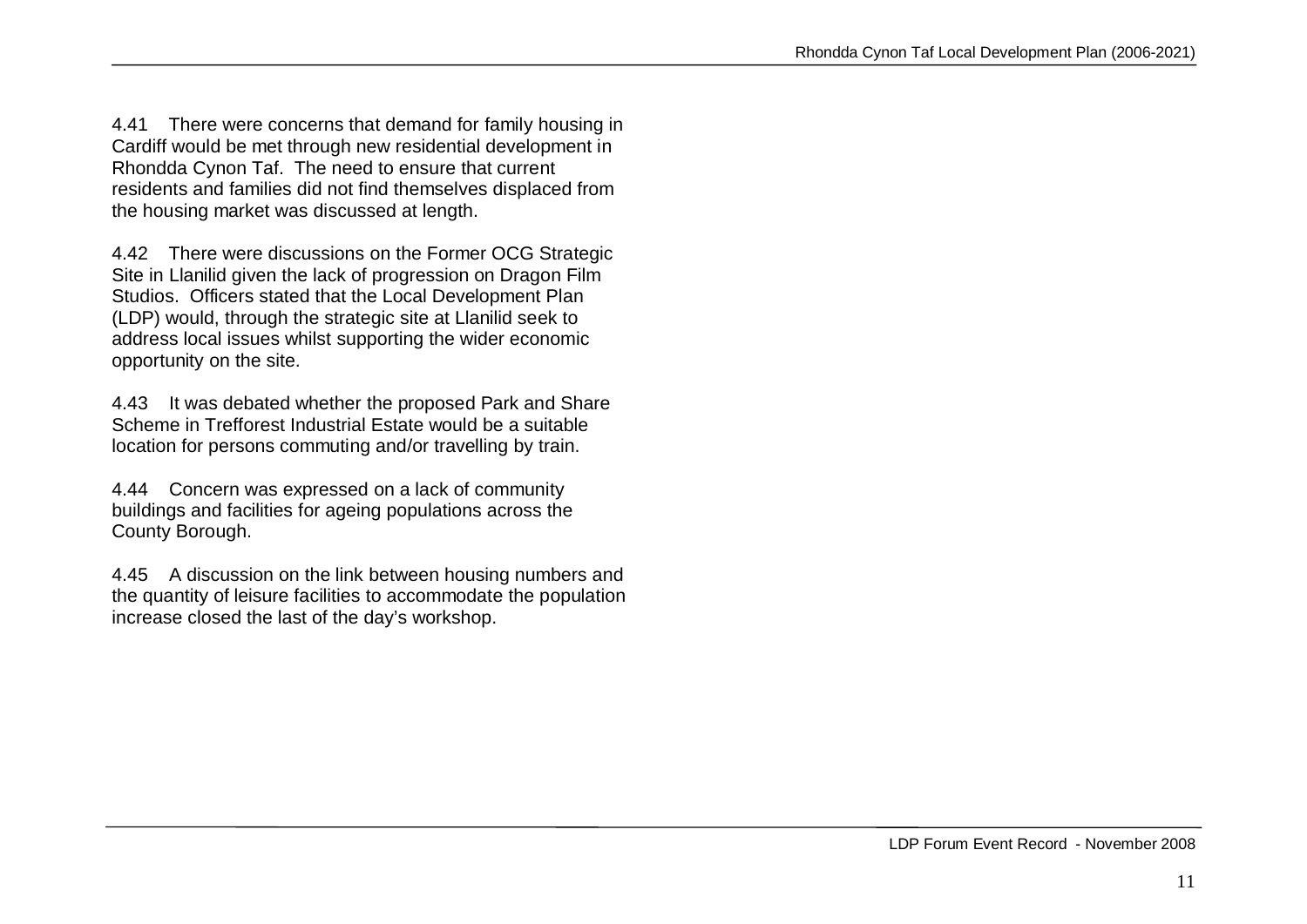#### **5. SA/SEA UPDATE**

5.1 The Planning Act (2004) and the SEA Directive require a Monitoring Strategy to be prepared that will observe the sustainability effects of the Local Development Plan (LDP). The Council has developed an up to date set of targets and indicators that will meet monitoring requirements for both the LDP and the SA process. The Council has reviewed the existing 48 SA targets and indicators in line with the 2007 Rhondda Cynon Taf Improvement Plan, the sustainability issues identified in the SA Scoping Report and the SA of the Preferred Strategy, in order to produce a smaller and more manageable list of 21 SA targets and indicators that are more specific to issues in Rhondda Cynon Taf.

5.2 A five-week public consultation designed to assess the coverage and suitability of the updated SA targets and indicators commenced on the  $12<sup>th</sup>$  November 2008 until the 18<sup>th</sup> December 2008. The revised targets and indicators, complete with an introduction and representation form, were available to view on the Council's website and in all public libraries across the County Borough.

5.3 A total of eight responses were received on the Sustainability Appraisal (SA) targets and indicators. All representations will be available to view in report format with the Deposit Draft of the Local Development Plan (LDP).

#### LDP Forum Event Record - November 2008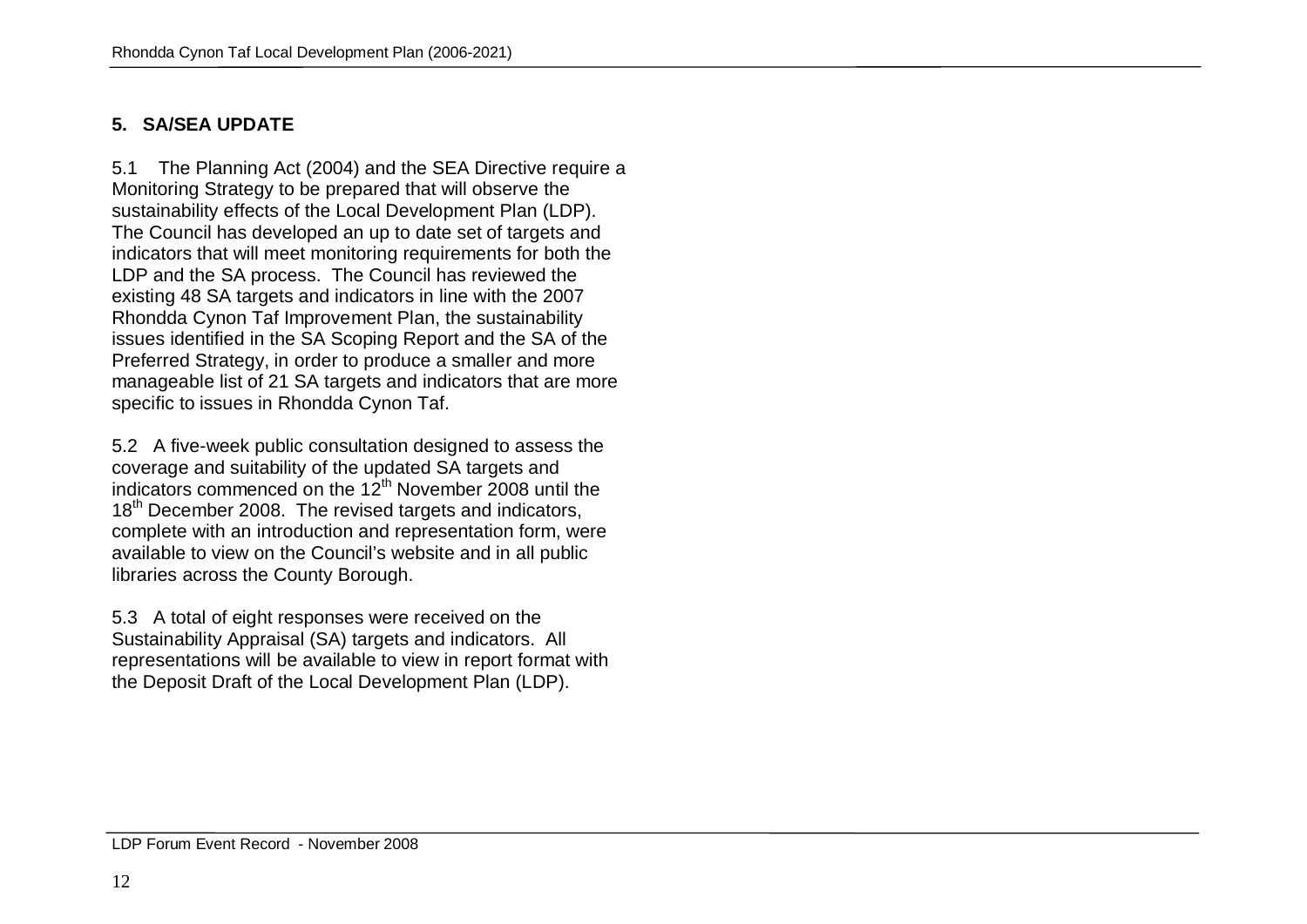# **6. ANALYSIS**

Overall, there was a positive response in all workshops to the existing policies in the Local Development Plan (LDP) and their proposed refinement. When analysing the output from group discussions there were general themes and issues that were articulated strongly in each workshop and are worth highlighting in the report.

# **Workshop 1 – Core Policies**

General support was given for the refinement process as it was recognised that whilst some issues were clearly of strategic importance, others could be addressed at a more local level elsewhere in the Plan. When the role of leisure and the built heritage was discussed, different views came forward on the strategic nature of the issues, although it was agreed that both were important to the future development of Rhondda Cynon Taf.

With regard particular issues not refined in the Core Policies Workshop, the importance of employment and transport was discussed at length. There was a consensus that Core Policies must deliver jobs and improvement to transport infrastructure as well as new dwellings. The importance of securing all the necessary social and physical infrastructure are key issues for the Forum and ones which should be identified in the Core Policies.

#### **Workshop 2 – Area Wide Policies**

The need for less prescriptive and more flexible LDP's was generally understood and supported. Very specific topicbased policies can have a role, whilst providing a clear policy framework for individual issues that may arise, but do inevitably produce more policies.

Overall the LDP Forum was supportive of the policy refinement process, subject to ensuring that a robust policy framework remained. Policies need to make clear what the Council is trying to achieve, how proposals will be determined and that policy 'gaps' do not emerge over the life of the Plan.

#### **Workshop 3 & 4 – Northern & Southern Strategy Area Policies**

It was recognised that there were clear differences between the northern and southern areas of Rhondda Cynon Taf and as such, the approach taken through the Preferred Strategy was considered to be correct. It is therefore important that detailed policies in the LDP reflect this.

In the case of the Northern and Southern Policies, the refinement process to actually increase the number of policies was supported. An approach that developed Strategy Area Specific Policies, which could address issues differently across the Borough were regarded as appropriate and agreed by Forum members.

Discussions were held on a number of the specific policies to ensure that transport infrastructure and employment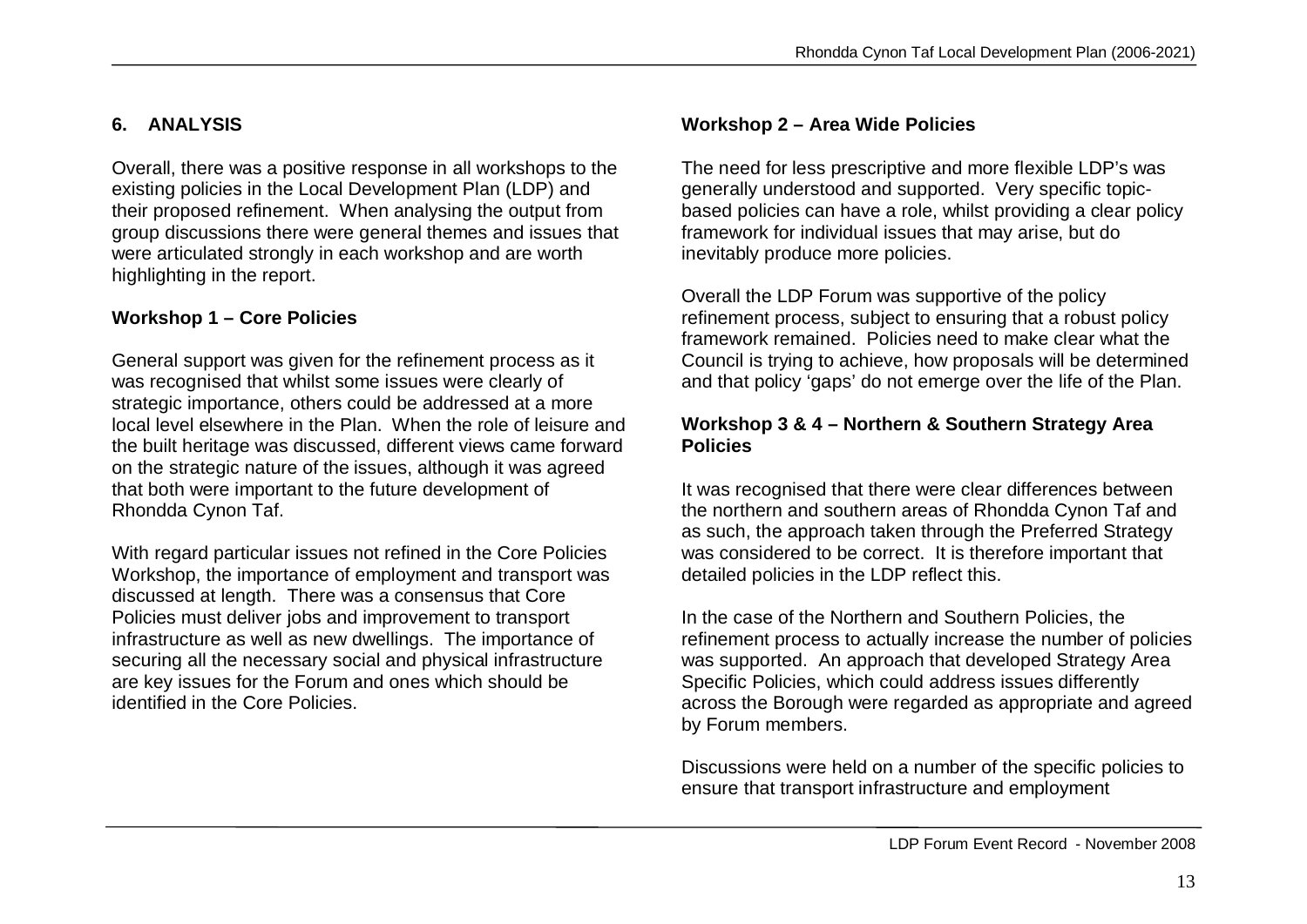objectives in the north and the housing objectives in the south. Ultimately, for the Plan to be successful, the policies must deliver the objectives of the LDP.

LDP Forum Event Record - November 2008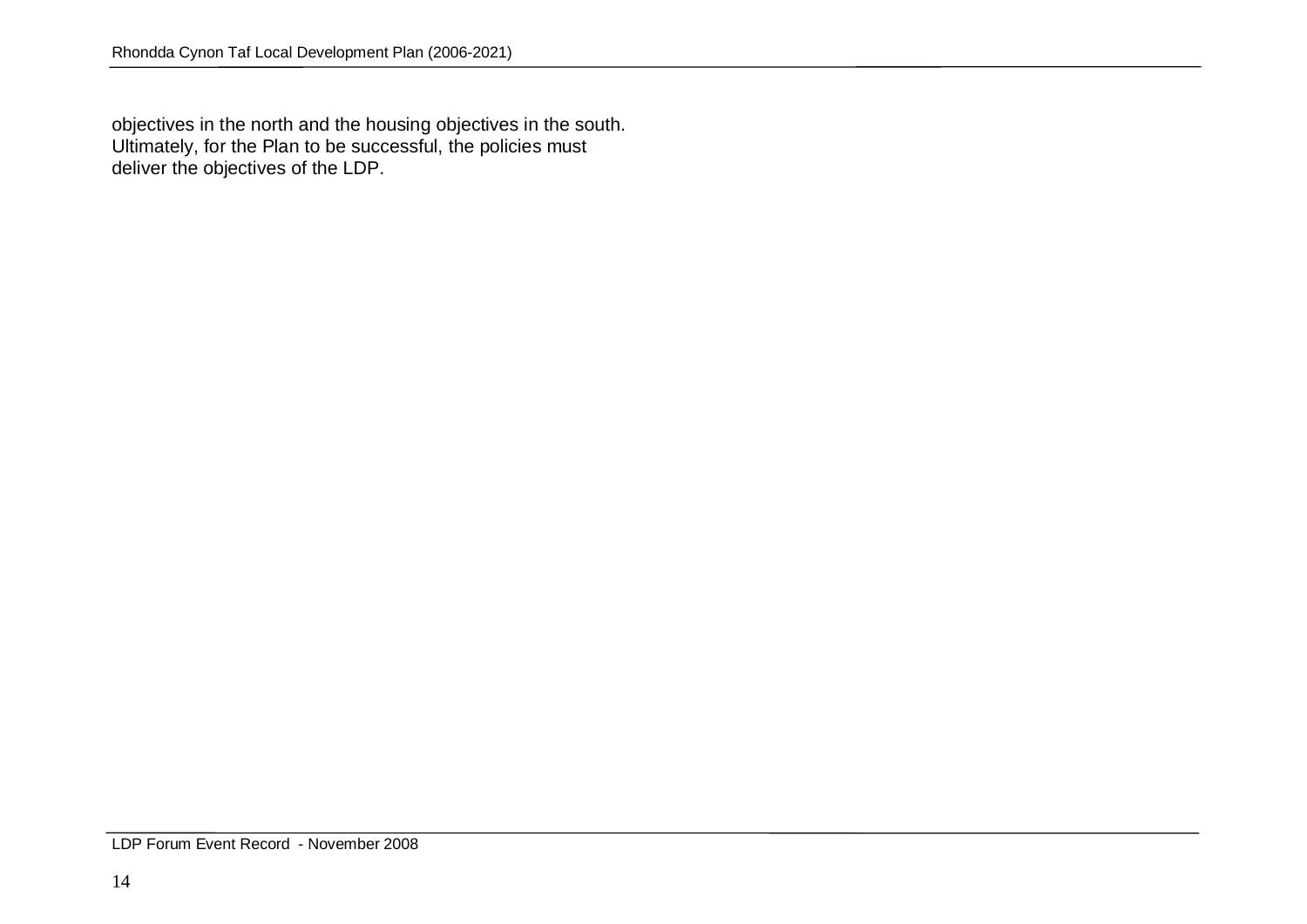#### **8. CONCLUSION**

8.1 The meeting of the LDP Forum in November 2008 built on the success of the previous Forum meeting in July 2006.

8.2 The LDP Forum considered the refinement of four policy areas in the plan; core, area wide, northern and southern strategy areas. Overall, there was general consensus in all four workshops regarding the policy topics and their refinement as outlined in the Draft Deposit Draft Local Development Plan (LDP).

8.3 This report identifies the main areas of support and concern that were expressed throughout the workshops. These issues will be given full consideration prior to the sixweek public consultation on the Deposit Draft Local Development Plan and the draft document will be amended accordingly to take account of the views expressed by LDP Forum Members.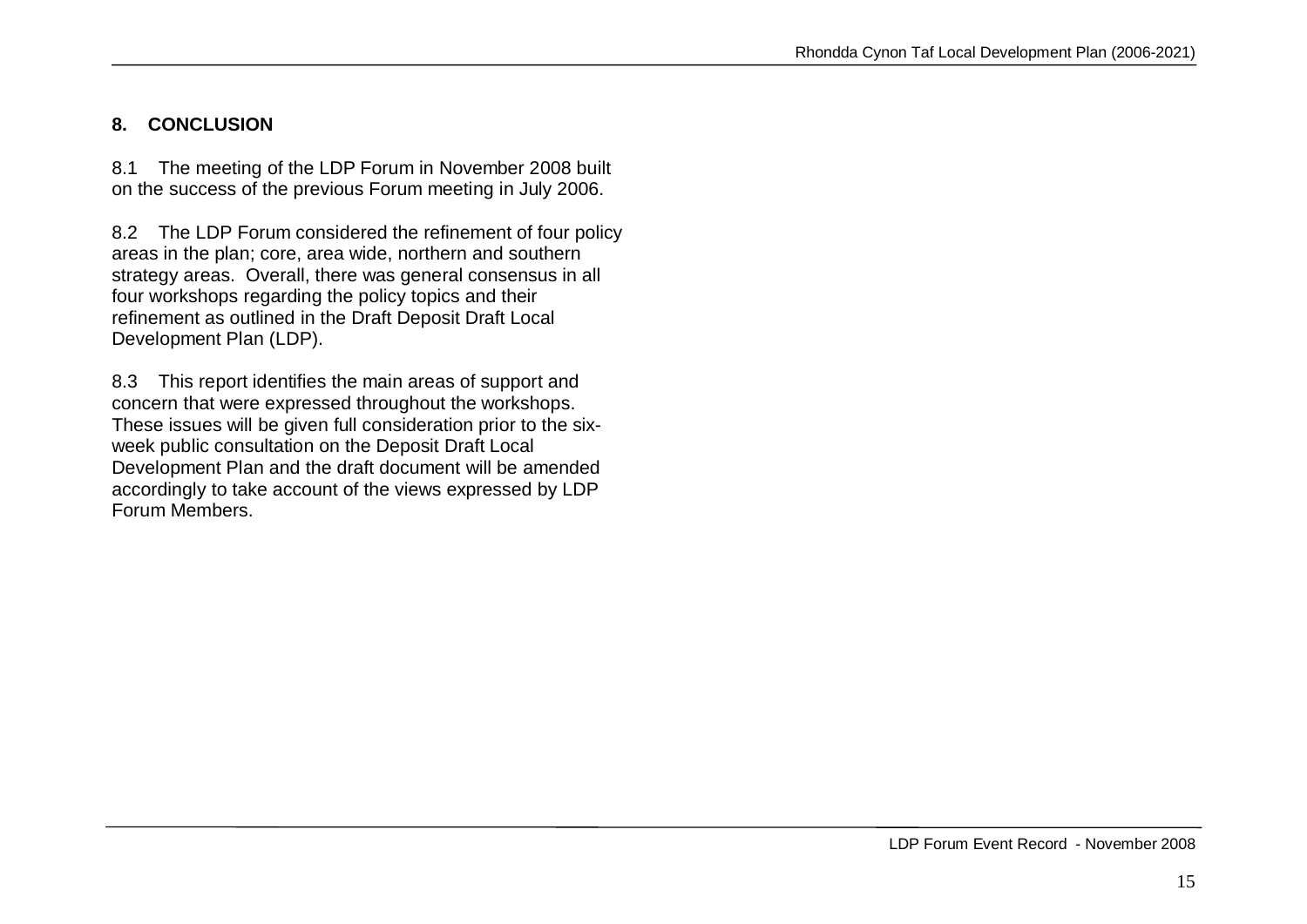**APPENDIX 1 – MEMBERSHIP OF LDP FORUM** 

#### **Clir Paul Cannon**<br> **Chair**<br> **Chair**<br> **Chair**<br> **Chair**<br> **Chair**<br> **Chair**<br> **Chair** Sheila Davies Nicola Gulley **Support Councillors** Cllr Glyn Roberts **Rhigos** Cllr Christopher **Aberaman North** Cllr Alby Davies **Abercynon** Cllr Brian Arnold Ynysybwl Cllr Lionel Langford Ynyshir Cllr Ceri Jones Maerdy Cllr Emlyn Jenkins Treherbert Cllr Watts Ystrad Cllr Aurfron Roberts Gilfach Goch Cllr Roger Turner Brynna Cllr Clayton Willis Tyn-y-Nant Cllr Maureen Webber Rhydfelen Central Cllr Pauline Jarman Mountain Ash East Cllr Powell **Trallwng** Cllr Cennard Davies Treorchy Susan Sexton Cwmdare Community Action Graham Gwillam TARCA Margaret Morris Taff Ely Access Group David Furmage Pontypridd YMCA Gwyn Poole **Communities First Ynyshir/** Cliff Jones Blaenllechau Community Keith Addis Cwmni Rhys Burton Cwmni Diane Prosser **DASH Training** Lee Nichols **Nichols** Nichols Building Services Ltd **Olwen Chislett** Beddau Arts Society Jayne Komer **Health, Social Care and** Alan Woodruff **National Contract Contract University of Glamorgan Consultation Bodies** Welsh Assembly Government Countryside Council for Wales Environment Agency Forestry Commission

#### **Community Representatives**

Pontypridd Town Centre Forum Home Builders Federation Commission for Racial Equality Devco Housing Association

Alan Woodward Rhigos Community Sports Association Team **Wattstown** Regeneration Wellbeing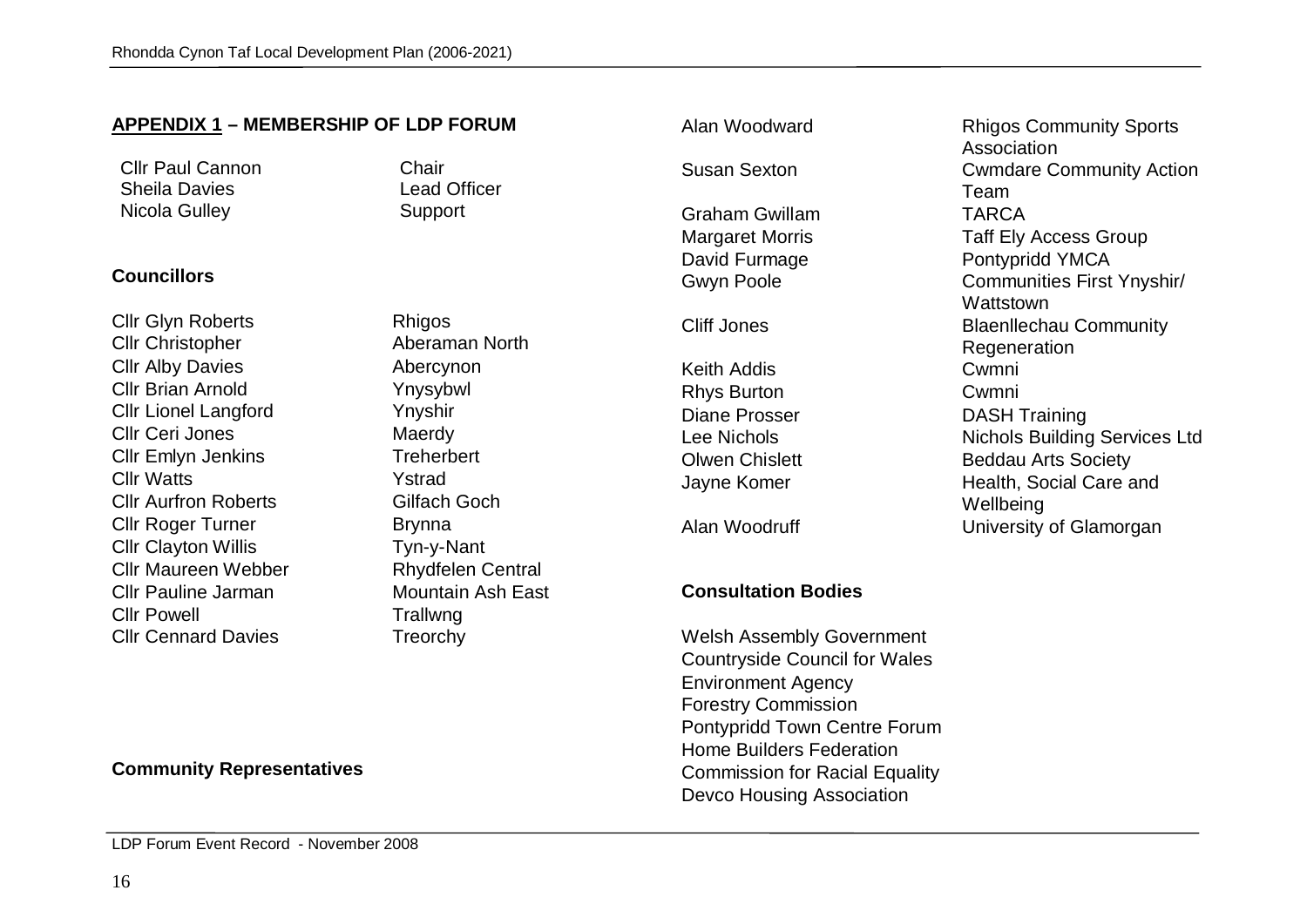RCT Local Health Board Welsh Water Campaign for the Protection of Rural Wales (CPRW) Glamorgan Gwent Archaeological Trust Business Club Country Landowners Association Rhondda & Merthyr Groundwork **Trust** Capital Region Tourism WAG - Education, Lifelong Learning & Skills Confederation of British Industry (CBI) Interlink

George Jones/Paul Dukes Sustainability

Strinda Davies<br>
Dilys Jouvenat<br>
Social Inclusion and Equality<br>
Social Inclusion and Equality Social Inclusion and Equality To be confirmed **Information**, Involvement and Empowerment

#### **Community Plan Thematic Partnership Co-ordinators**

| Chris Ashman           | <b>Better Life Consortium</b>    |
|------------------------|----------------------------------|
| <b>Phil Bevan</b>      | <b>Community Safety</b>          |
| <b>Matthew Easter</b>  | <b>Living Space</b>              |
| Nicola Davies          | <b>Health and Well Being</b>     |
| <b>Carryn Williams</b> | Fframwaith                       |
| Julia Paradine         | <b>Bro Dysg</b>                  |
| <b>Peter Mortimer</b>  | Boosting the Local Economy       |
| <b>Susan Samuel</b>    | <b>Children and Young People</b> |
| <b>Rhian Webber</b>    | <b>Older People</b>              |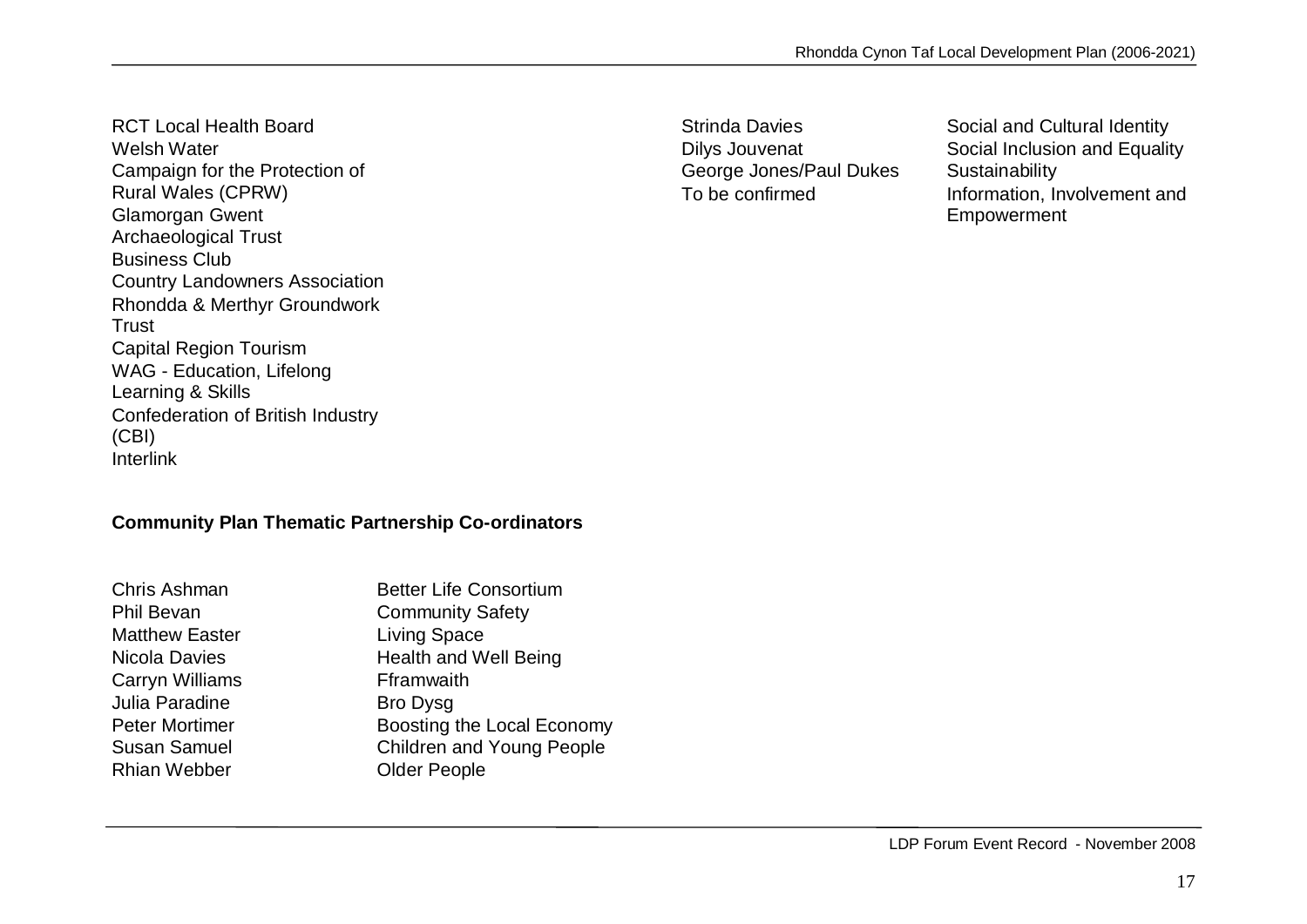#### **APPENDIX 2 – LIST OF ATTENDEES TO THE LDP FORUM ON 17TH NOVEMBER 2008**

Cllr Paul Cannon<br>
Sheila Davies<br>
Chair Chair Chair Sheila Davies Lead Officer Nicola Gulley

#### **Community Plan Thematic Partnership Co-ordinators**

Rhian Webber **Communist Construction**<br>Strinda Davies **Communist Communist Communist Communist Communist Communist Communist Communist Communist Communist Communist Communist Communist Communist Communist Communist Communis** 

Trevor Morris Community Safety<br>
Rhian Webber Clder People Social and Cultural Identity

#### **Councillors**

| <b>Cllr Glyn Roberts</b>   | <b>Rhigos</b> |
|----------------------------|---------------|
| <b>Cllr Alby Davies</b>    | Abercynon     |
| <b>Cllr Roger Turner</b>   | <b>Brynna</b> |
| <b>CIIr Cennard Davies</b> | Treorchy      |

#### **Community Representatives**

Rhys Burton Cwmni

#### **Consultation Bodies**

| <b>Christian Servini</b> | <b>Environment Agency</b>      |
|--------------------------|--------------------------------|
| Nicola Davies            | <b>RCT Local Health Board</b>  |
| <b>Robin Simpson</b>     | Campaign for the Protection of |
|                          | <b>Rural Wales (CPRW)</b>      |
| Neil Maylan              | <b>Glamorgan Gwent</b>         |
|                          | <b>Archaeological Trust</b>    |
| <b>Richard Phillips</b>  | Rhondda & Merthyr              |
|                          | <b>Groundwork Trust</b>        |

LDP Forum Event Record - November 2008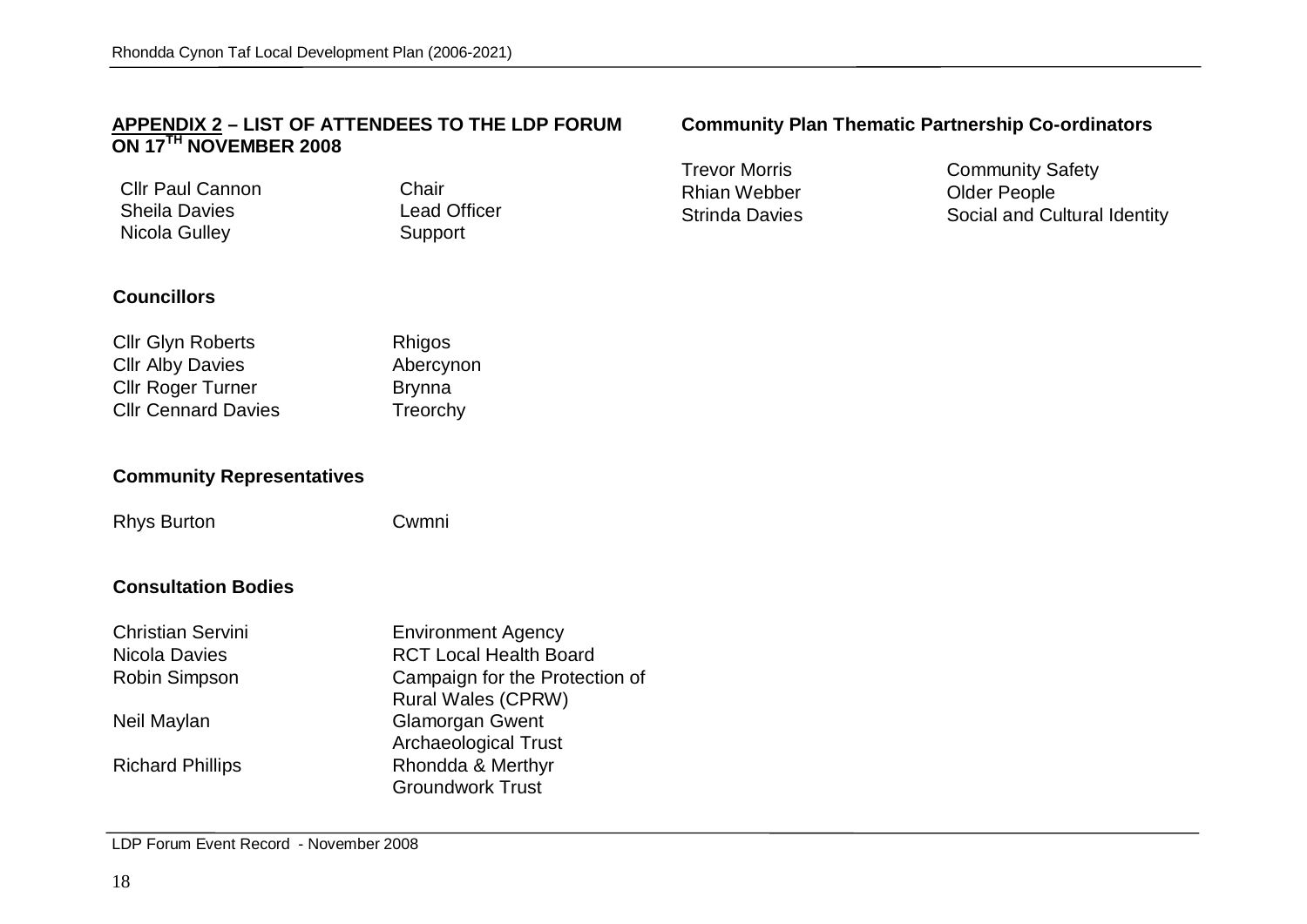#### **APPENDIX 3 – WORKSHOP QUESTIONS**

Workshops were intended to be entirely open and participants were able to raise any issue they wished in regard to the topic area in each workshop.

Questions were prepared for the facilitators to offer structure to the discussion where necessary: -

- 1. Are the suggested refinement of the policies appropriate to guide and control development in Rhondda Cynon Taf until 2021?
- 2. Are there any other issues that we need to consider when refining the policies?
- 3. Is the process of policy refinement on key issues that affect Rhondda Cynon Taf the correct approach?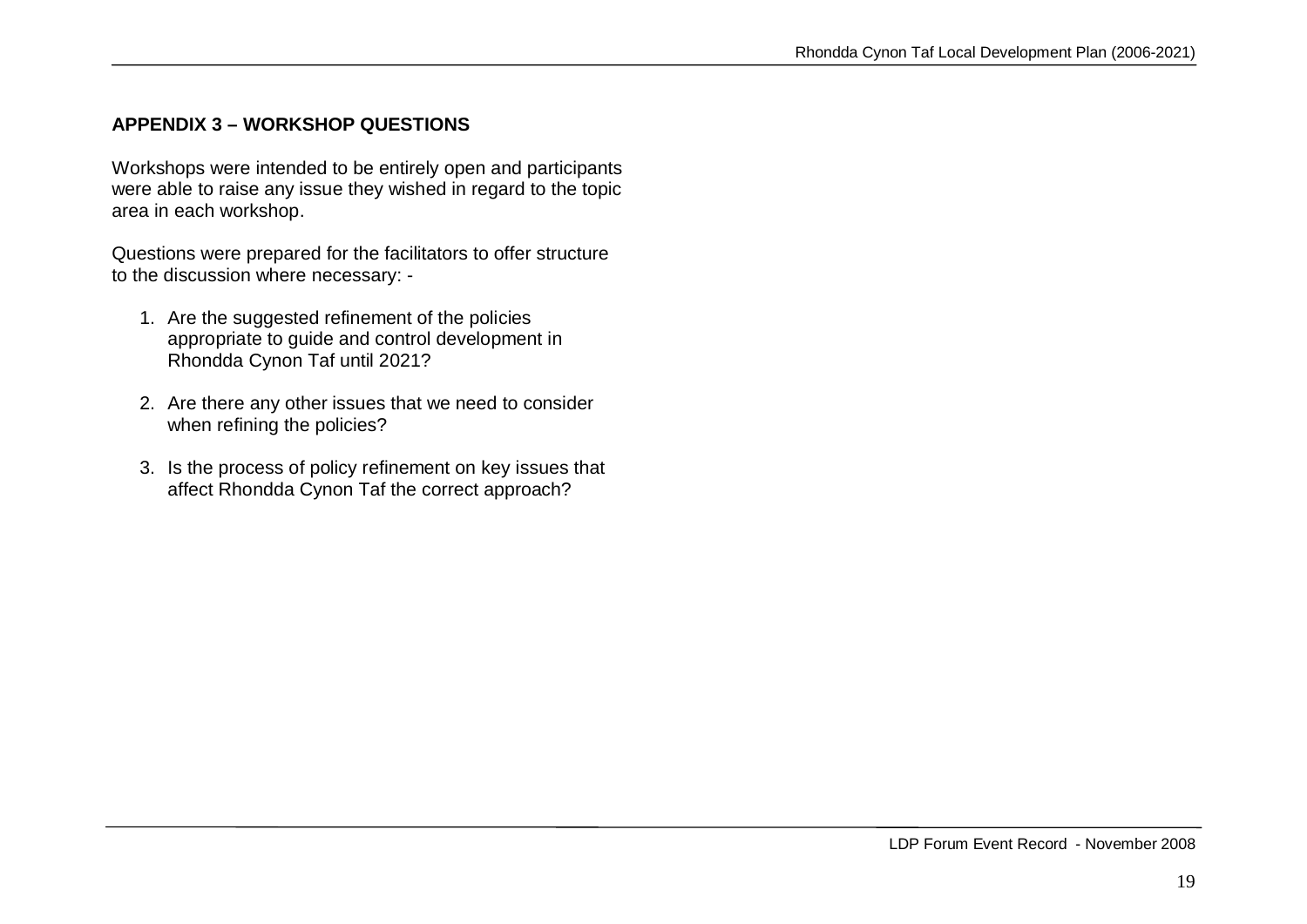# **APPENDIX 4 – LOCAL DEVELOPMENT PLAN (LDP) PROPOSED POLICY COVERAGE**

| <b>Core Policy</b>                                  | <b>Refined Core Policy</b>     |
|-----------------------------------------------------|--------------------------------|
| Development In The North                            | Development In The North       |
| Development In The South                            | Development In The South       |
| Sustainable Development                             |                                |
| <b>Housing Requirements</b>                         | <b>Housing Requirements</b>    |
| Affordable Housing                                  | <b>Affordable Housing</b>      |
| Protection And Enhancement Of The Built Environment |                                |
| <b>Community Infrastructure</b>                     |                                |
| <b>Employment Requirements</b>                      | <b>Employment Requirements</b> |
| <b>Retail Development</b>                           | <b>Retail Development</b>      |
|                                                     |                                |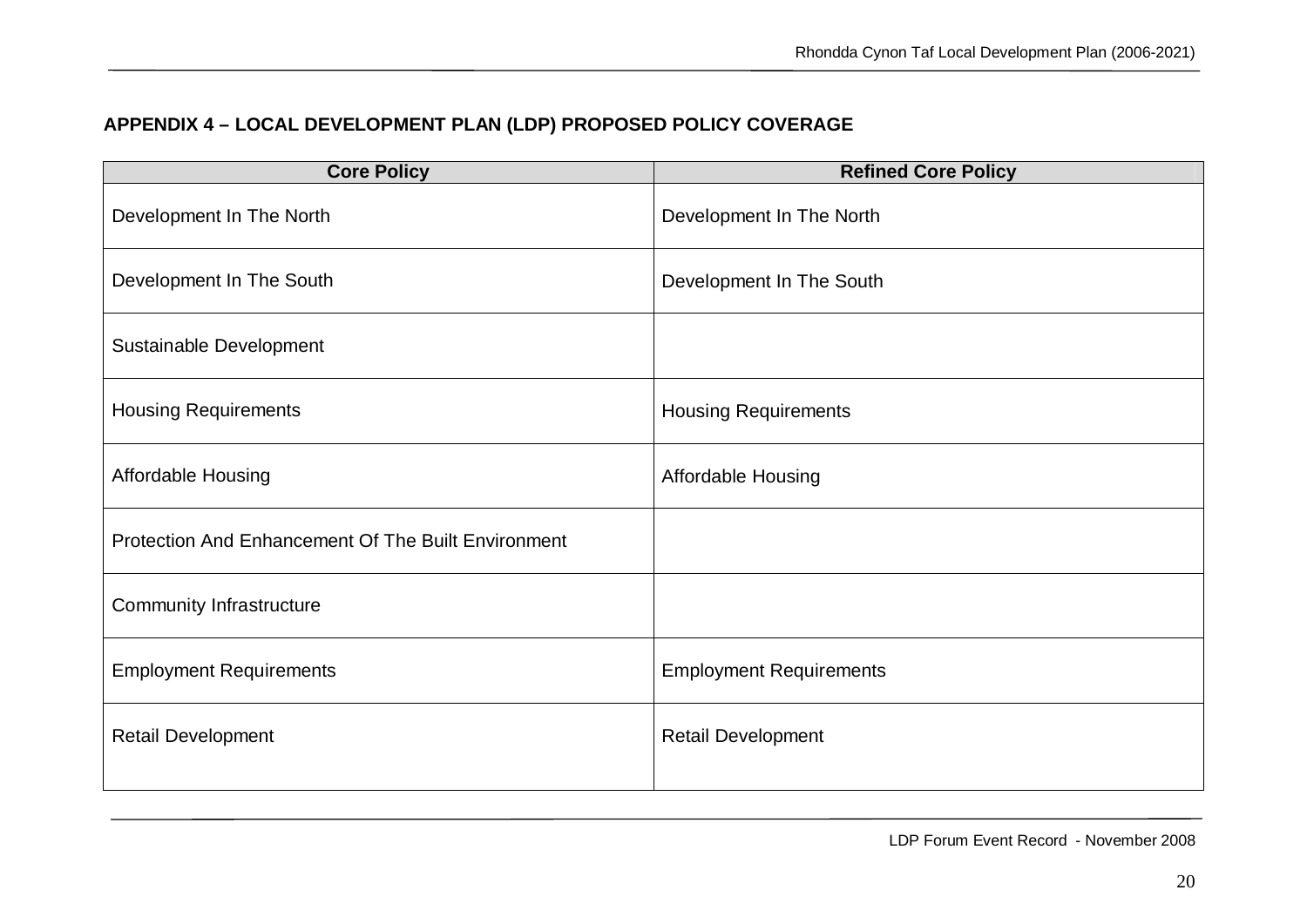| Transportation         |
|------------------------|
|                        |
|                        |
|                        |
|                        |
| Waste Management       |
|                        |
| <b>Strategic Sites</b> |
|                        |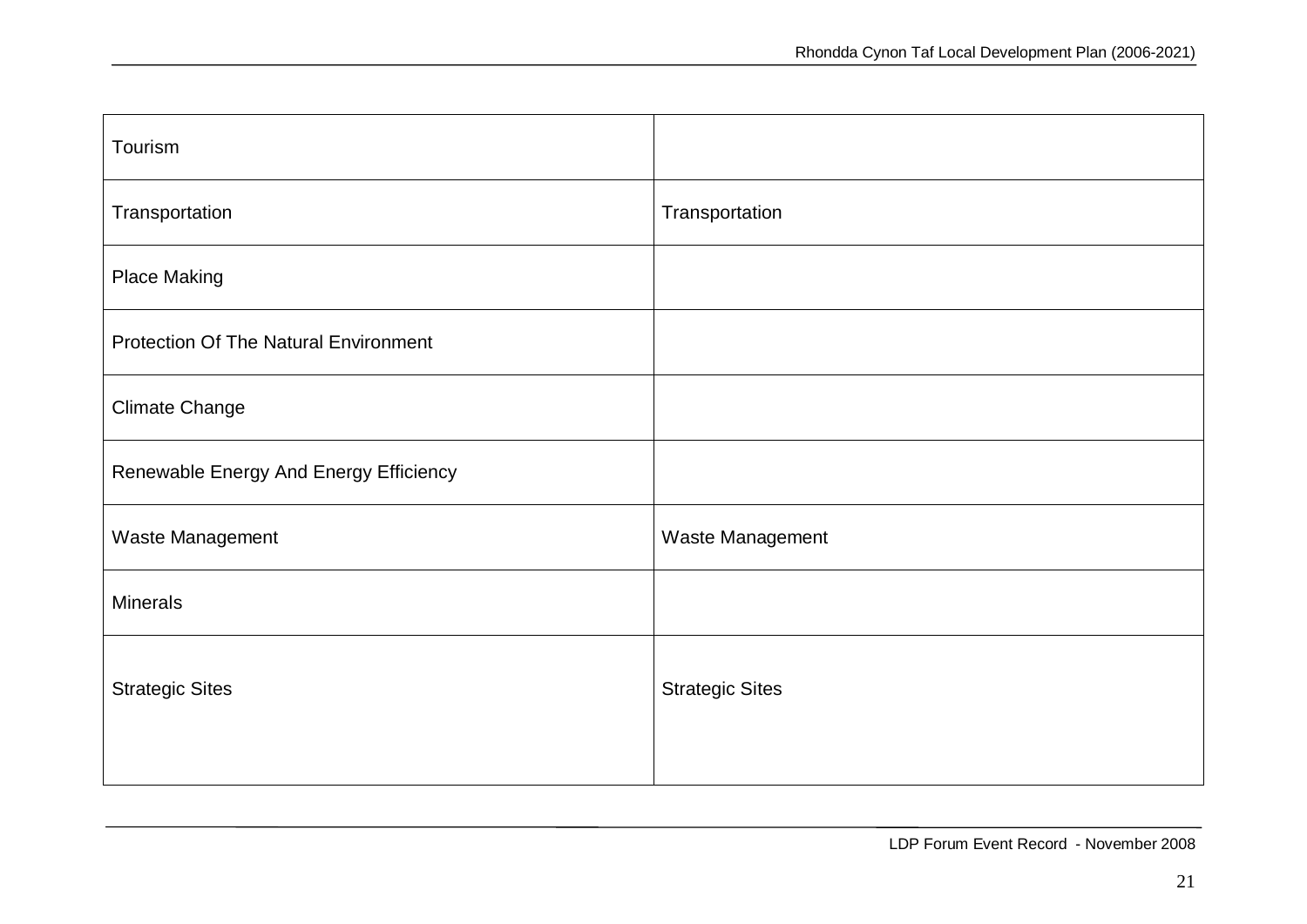| <b>Area Wide Policy</b>                                                  | <b>Refined/Additional Area Wide Policy</b>                |
|--------------------------------------------------------------------------|-----------------------------------------------------------|
| <b>Dwelling Requirement</b>                                              | New Housing                                               |
| <b>Housing Allocations</b>                                               | <b>Sustainable Locations</b>                              |
| Exception Sites For Affordable Housing In The Countryside                | Exception Sites For Affordable Housing In The Countryside |
| <b>Gypsies And Travellers</b>                                            | <b>Gypsies And Travellers</b>                             |
| <b>Conservation Area Appraisals</b>                                      |                                                           |
| <b>Public Art</b>                                                        |                                                           |
| <b>Planning Obligations</b>                                              | Community Infrastructure & Planning Obligations           |
| <b>Mixed Use Development</b>                                             | New Development                                           |
| The Use Of Upper Floors In Principal Towns and Key<br><b>Settlements</b> |                                                           |

LDP Forum Event Record - November 2008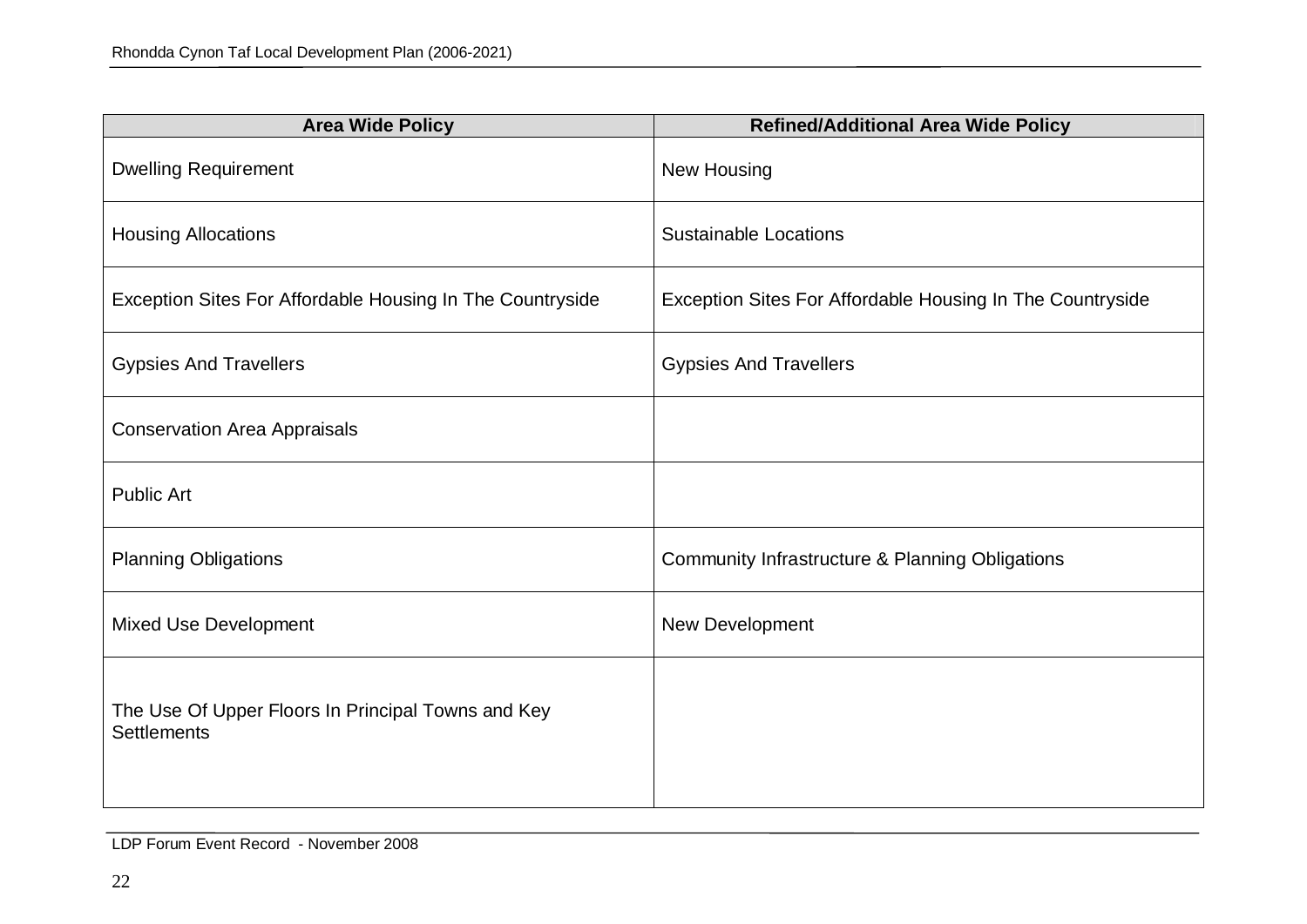| <b>New Educational Facilities</b>                                                        |                                                     |
|------------------------------------------------------------------------------------------|-----------------------------------------------------|
| <b>Multi Functional Buildings</b>                                                        |                                                     |
| Leisure Allocations                                                                      |                                                     |
| Provision Of Open Space and Sport/Play Space and Access to<br><b>Natural Green Space</b> |                                                     |
| Protection Of Public Open Space                                                          | Design and Place making                             |
| Public Rights Of Way, Bridleways And Cycle Tracks                                        | Protection and Enhancement of the Built Environment |
| <b>Allotments</b>                                                                        |                                                     |
| <b>Air Quality</b>                                                                       | <b>Public Health and Protection</b>                 |
| <b>Strategic Employment Allocations</b>                                                  |                                                     |
| <b>Employment Allocations</b>                                                            |                                                     |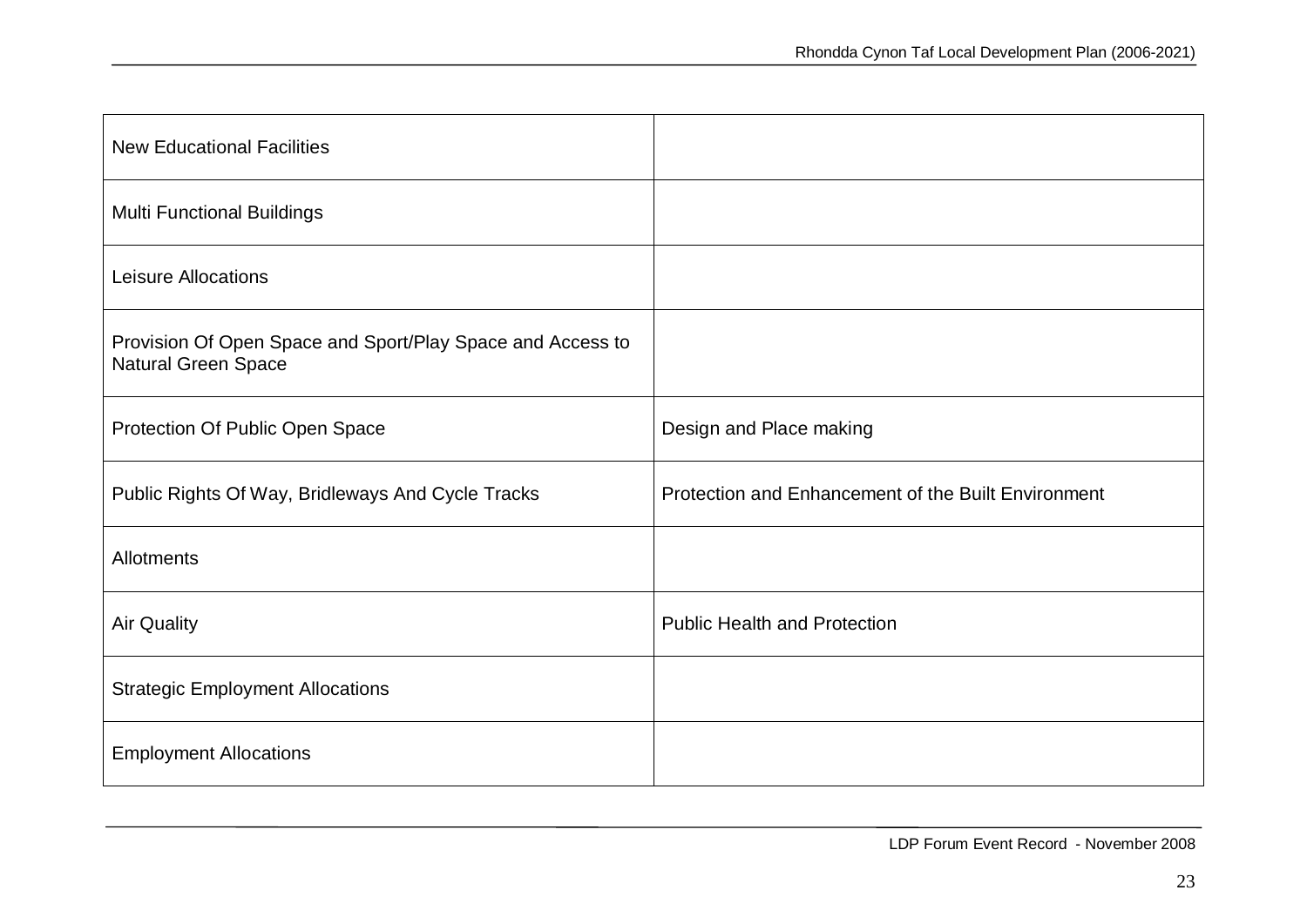| Retention of Employment Land                       |                                            |
|----------------------------------------------------|--------------------------------------------|
| <b>Employment Opportunities Within Settlements</b> |                                            |
| <b>Expansion Of Existing Employment Sites</b>      | <b>Existing Employment and Retail Uses</b> |
| <b>Retail Land Requirements</b>                    |                                            |
| <b>Retail Land Allocations</b>                     |                                            |
| The Retail Hierarchy                               |                                            |
| <b>Primary Retail Frontages</b>                    |                                            |
| <b>Changes Of Use In Retail Centres</b>            |                                            |
| Local And Neighbourhood Shops                      |                                            |
| <b>Major Road Schemes</b>                          |                                            |

LDP Forum Event Record - November 2008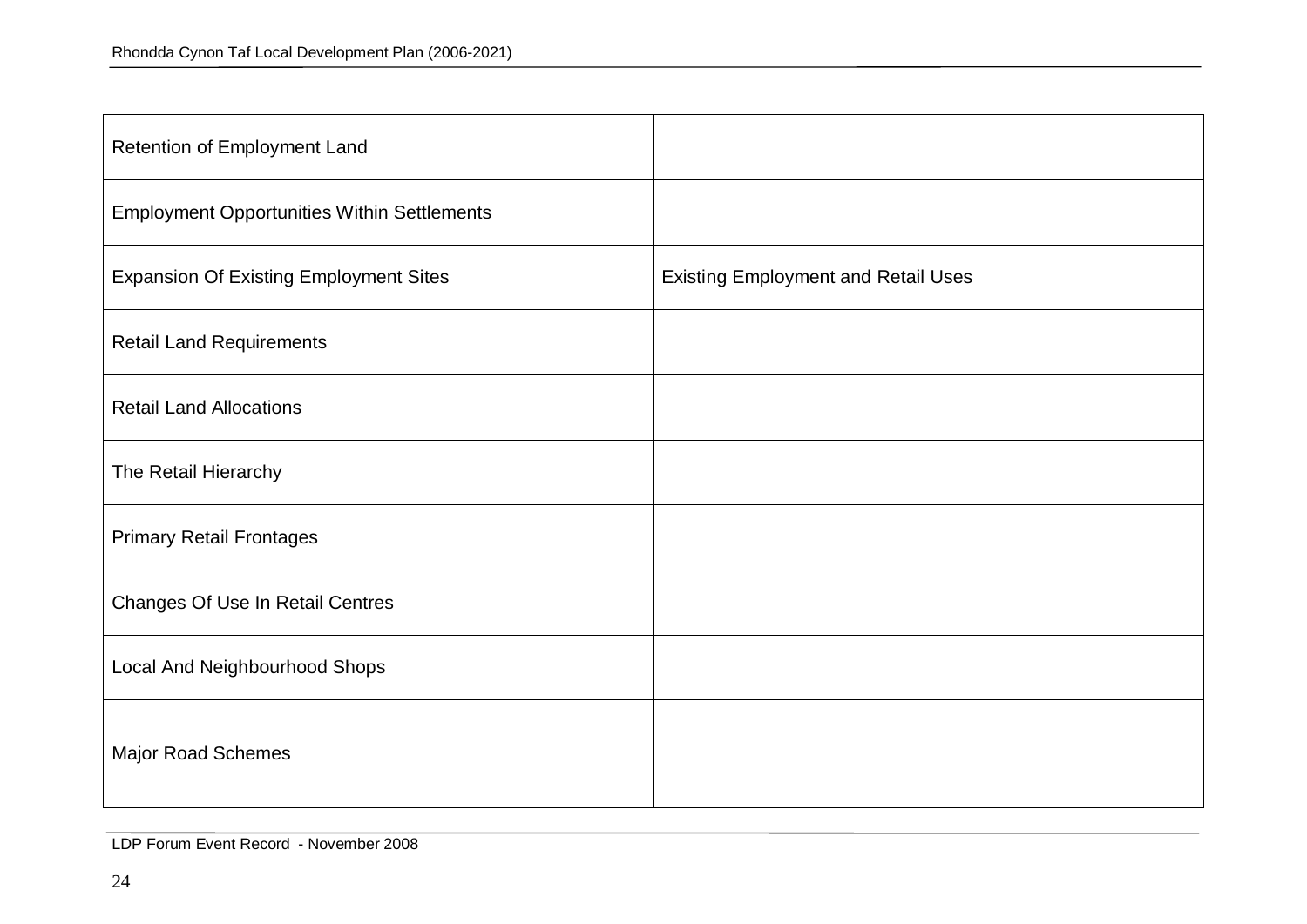| Key Strategic Transport Corridors              |  |
|------------------------------------------------|--|
| Rail Network And Station Improvements          |  |
| Park and Ride (bus) / Park and Share Provision |  |
| Car Parking at New Developments                |  |
| Car Parking in Town Centres                    |  |
| <b>Cycle Network Improvements</b>              |  |
| <b>Provision for Pedestrians</b>               |  |
| <b>Travel Plans</b>                            |  |
| New Development                                |  |
| <b>Place Making</b>                            |  |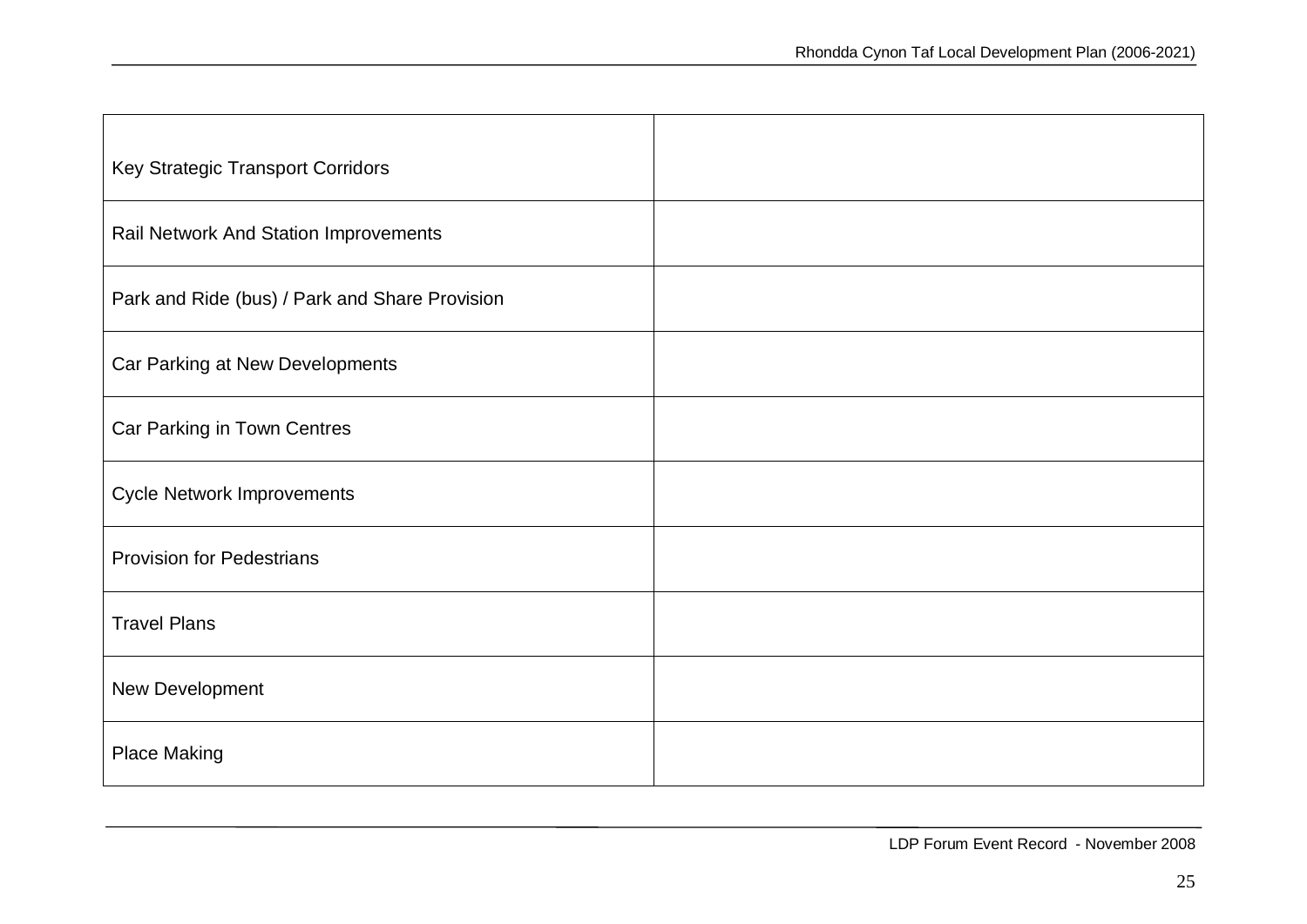| Householder Development                                                   |                                                       |
|---------------------------------------------------------------------------|-------------------------------------------------------|
| <b>Buildings In The Countryside</b>                                       | <b>Buildings in the Countryside</b>                   |
| <b>Shopfronts And Commercial Frontages</b>                                |                                                       |
| <b>Special Landscape Areas</b>                                            | Protection And Enhancement Of The Natural Environment |
| <b>Green Wedges</b>                                                       |                                                       |
| <b>Locally Designated Sites And Species</b>                               |                                                       |
| Protection Of Features Of Natural Amenity, Landscapes And<br>Biodiversity |                                                       |
| <b>Ecological Networks</b>                                                |                                                       |
| <b>Cynon Valley River Park</b>                                            |                                                       |
| Low Carbon Development                                                    |                                                       |

LDP Forum Event Record - November 2008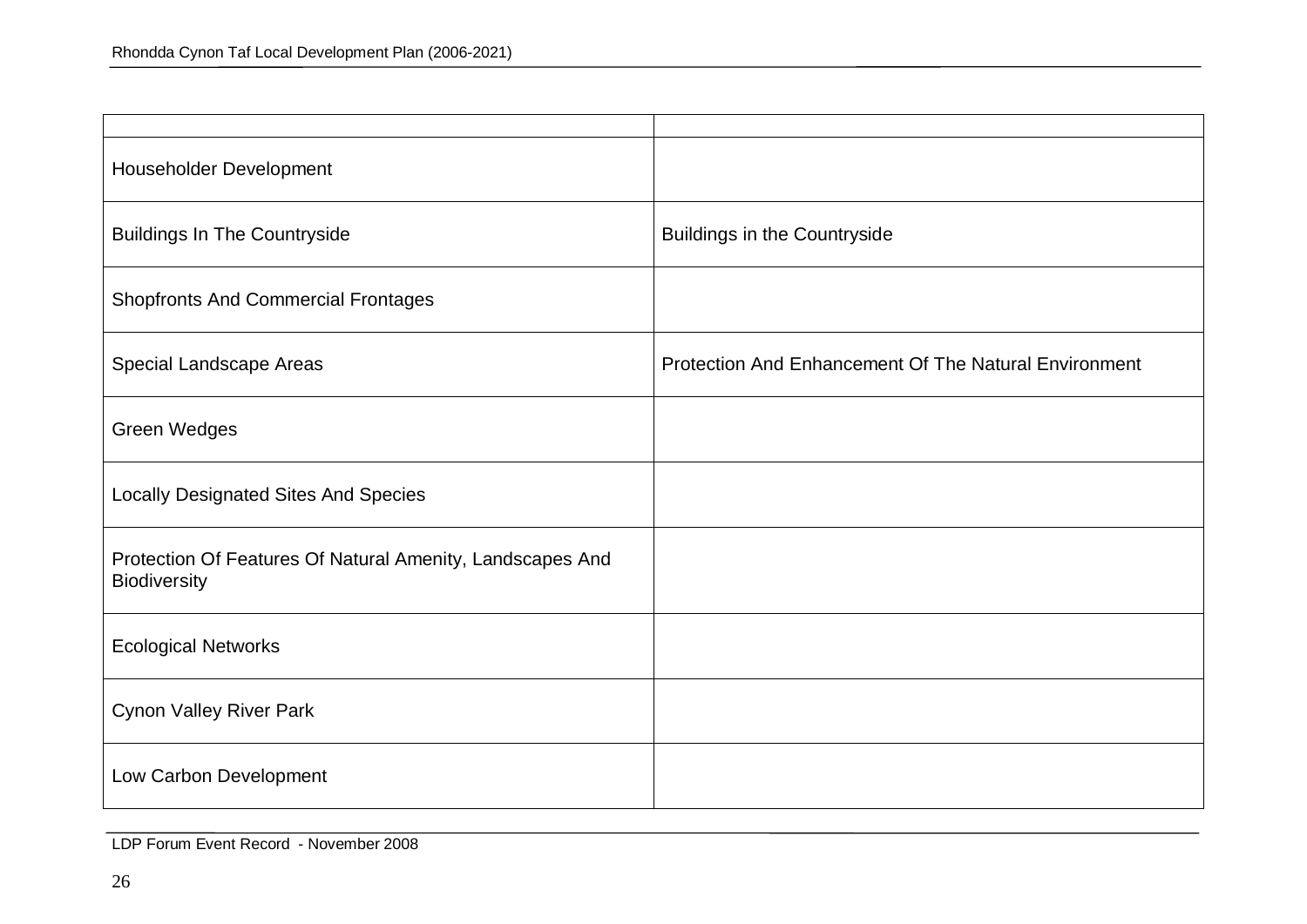| <b>Energy From Biomass</b>                                          | <b>Renewable Energy</b>     |
|---------------------------------------------------------------------|-----------------------------|
| <b>Small Hydro Electricity Schemes</b>                              |                             |
| <b>Anaerobic Digestion</b>                                          |                             |
| Small / Medium Wind Farm Development                                |                             |
| Large Wind Farm Development                                         | Large Wind Farm Development |
| Derelict, Contaminated and Unstable Land                            |                             |
| <b>Land Reclamation Schemes</b>                                     |                             |
| <b>Sites For Waste Management Facilities</b><br>(Location Criteria) | Waste Management            |
| Provision Of New Waste Management Facilities                        |                             |
| Sites For Waste Management Facilities - General Criteria            |                             |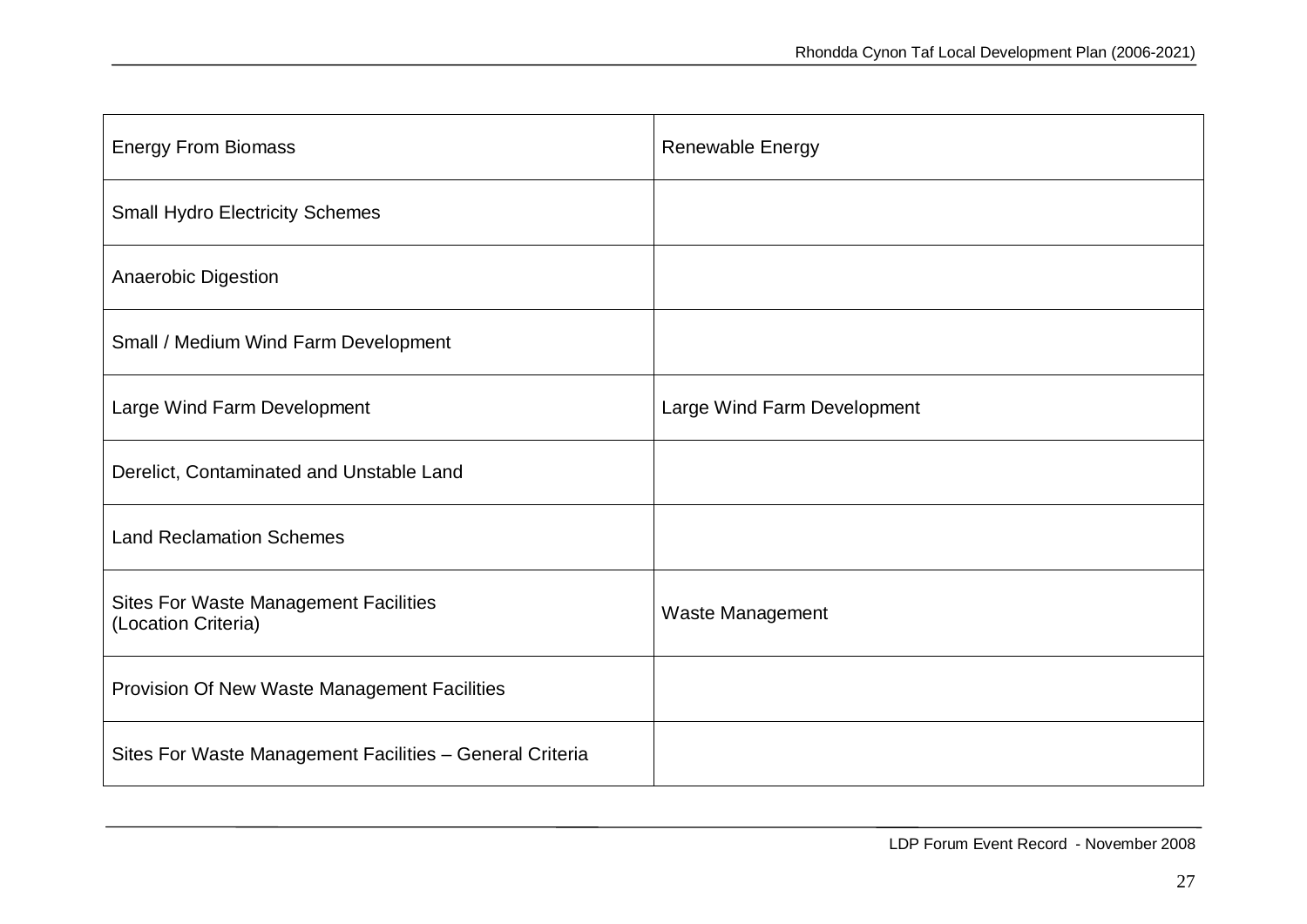| <b>Provision Of Community Recycling Facilities</b> |                                        |
|----------------------------------------------------|----------------------------------------|
| Sandstone and Limestone Buffer Zones               |                                        |
| Preferred Area of Known Mineral Resource           | <b>Minerals</b>                        |
| Safeguarding of Sand and Gravel Reserves           |                                        |
| <b>Safeguarding of Coal Reserves</b>               |                                        |
|                                                    | <b>Amenity Protection Buffer Zones</b> |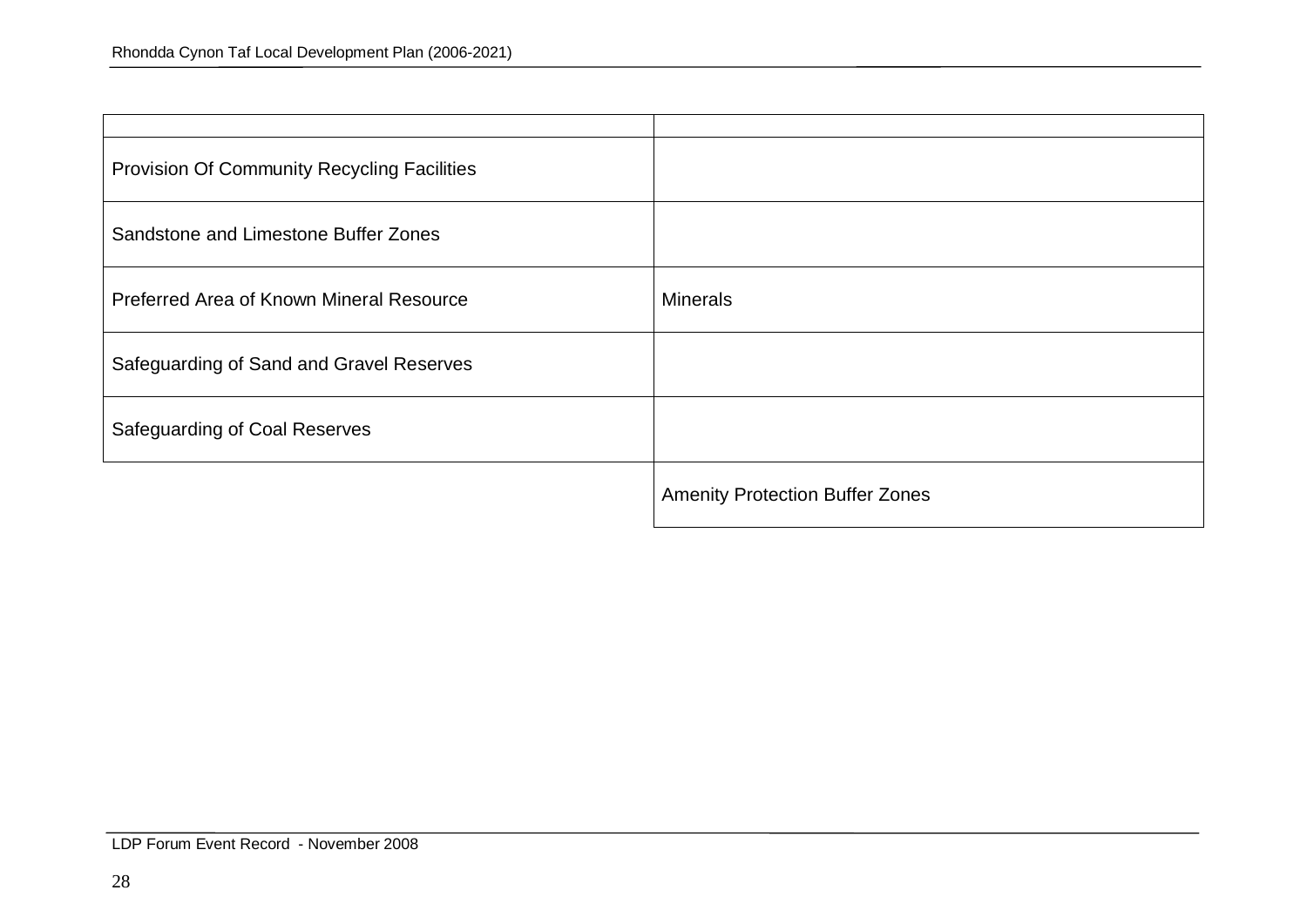| <b>Northern Strategy Area Policies</b>                                  | <b>Refined/Additional Northern Strategy Area Policies</b>               |
|-------------------------------------------------------------------------|-------------------------------------------------------------------------|
| <b>Housing Density</b>                                                  | <b>Housing Density</b>                                                  |
| <b>Affordable Housing</b>                                               | <b>Affordable Housing</b>                                               |
| Housing Development Within or Adjoining Settlement<br><b>Boundaries</b> | Housing Development Within or Adjoining Settlement<br><b>Boundaries</b> |
| Rehabilitation / Conversion of Large Buildings                          | Rehabilitation / Conversion of Large Buildings                          |
| Development in Aberdare Conservation Area                               |                                                                         |
| Development in the Principal Town of Aberdare                           | Development in the Principal Town of Aberdare                           |
| Development in the Town Centres of Key Settlements                      | Development in the Town Centres of Key Settlements                      |
| Development in the Key Settlement of Hirwaun                            | Development in the Key Settlement of Hirwaun                            |
| <b>Small Industrial and Business Sites</b>                              | <b>Small Industrial and Business Sites</b>                              |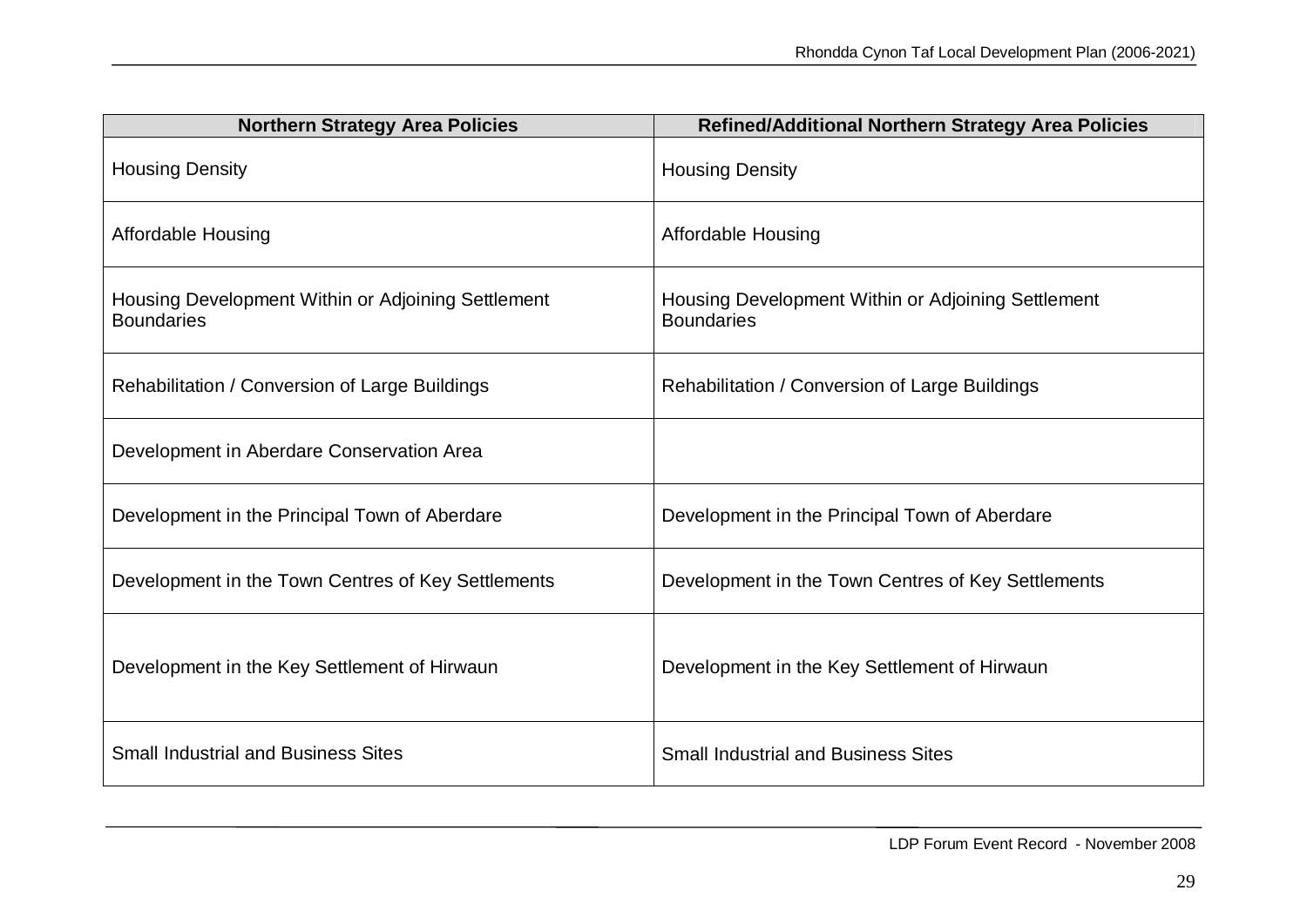| Re-development of Vacant/Redundant Industrial Sites | Re-development of Vacant/Redundant Industrial Sites |
|-----------------------------------------------------|-----------------------------------------------------|
|                                                     | Former Maerdy Colliery Site, Rhondda Fach           |
|                                                     | Former Fernhill Colliery Site, Blaenrhondda         |
|                                                     | Former Phurnacite Plant, Abercwmboi                 |
|                                                     | Land at Robertstown / Abernant, Aberdare            |
|                                                     | Land South of Hirwaun/Penywaun                      |
|                                                     | <b>Housing Allocations</b>                          |
|                                                     | <b>Employment Allocations</b>                       |
|                                                     | <b>Retail Allocations</b>                           |
|                                                     | The Retail Hierarchy                                |

LDP Forum Event Record - November 2008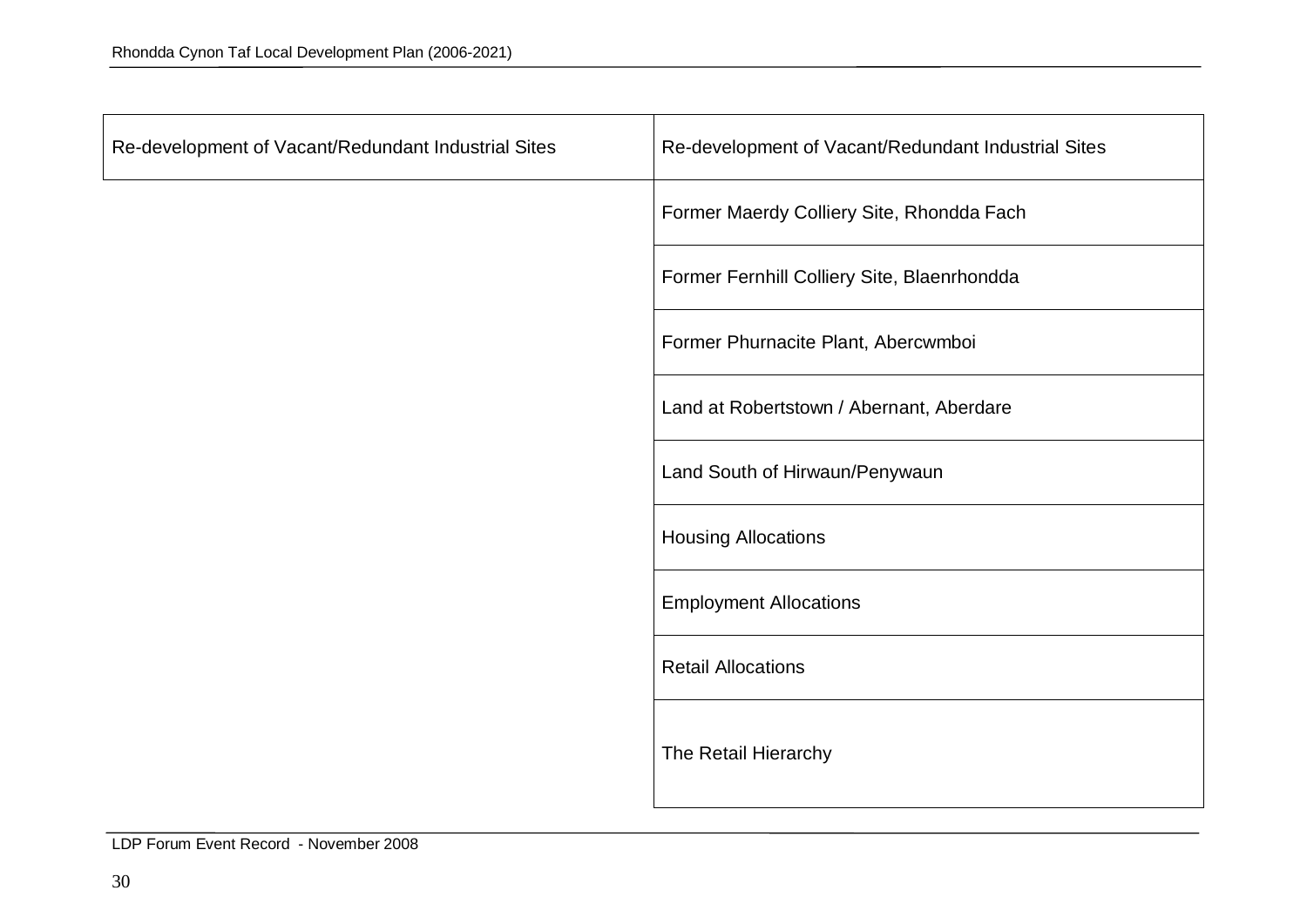| Retail Development in Principal Towns and Key Settlements |
|-----------------------------------------------------------|
| Local And Neighbourhood Shops                             |
| <b>Major Road Schemes</b>                                 |
| Park and Ride (Bus) / Park and Share Provision            |
| <b>Rail Network And Station Improvements</b>              |
| <b>Cycle Network Improvements</b>                         |
| Development in Aberdare Conservation Area                 |
| <b>Green Wedges</b>                                       |
| Special Landscape Areas                                   |

 $\Box$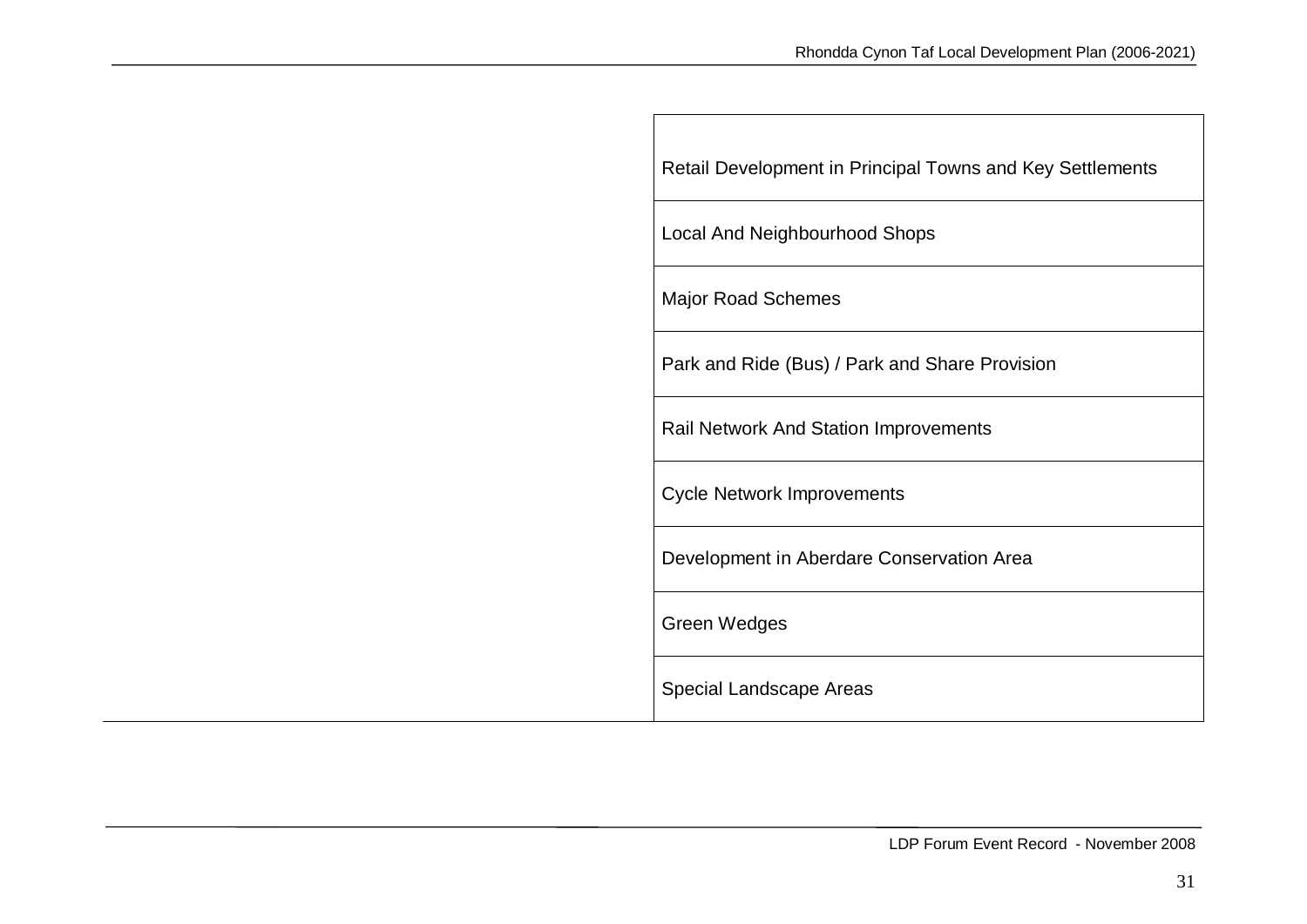| <b>Cynon Valley River Park</b>                     |
|----------------------------------------------------|
| <b>Land Reclamation Schemes</b>                    |
| <b>Provision Of Community Recycling Facilities</b> |
| Safeguarding of Sandstone                          |
| Safeguarding of Coal Reserves                      |

LDP Forum Event Record - November 2008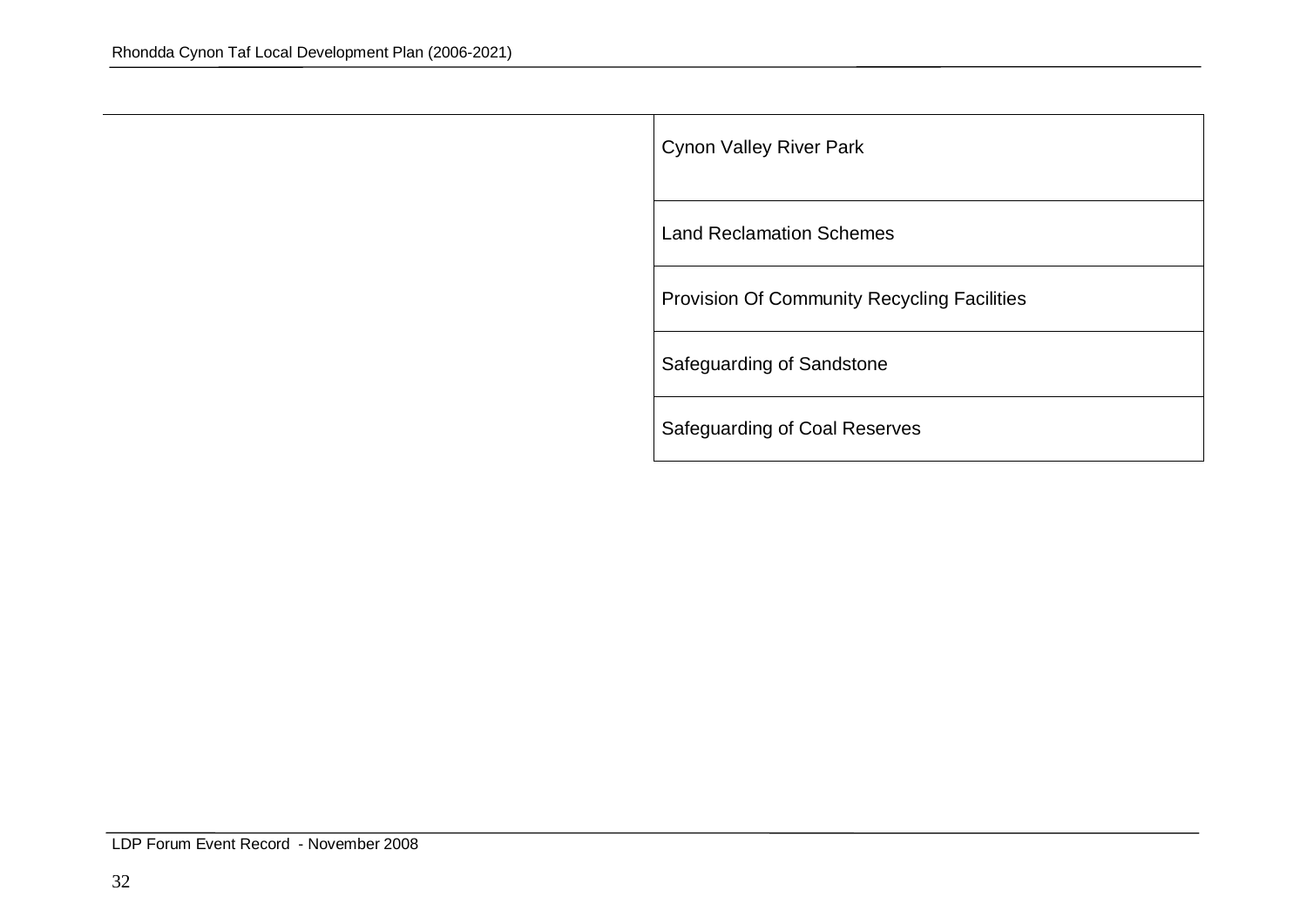| <b>Southern Strategy Area Policies</b>                          | <b>Refined/Additional Southern Strategy Area Policies</b>       |
|-----------------------------------------------------------------|-----------------------------------------------------------------|
| <b>Housing Density</b>                                          | <b>Housing Density</b>                                          |
| <b>Affordable Housing</b>                                       | <b>Affordable Housing</b>                                       |
| Housing Development Within Settlement Boundaries                | Housing Development Within Settlement Boundaries                |
| Development in Llantrisant Conservation Area                    |                                                                 |
| Development in the Setting of Llantrisant Conservation Area     | Development in the Setting of Llantrisant Conservation Area     |
| Development in the Principal Town of Pontypridd                 | Development in the Principal Town of Pontypridd                 |
| Pontypridd Town Centre Enhancement                              | Pontypridd Town Centre Enhancement                              |
| Development in the Principal Town of Llantrisant / Talbot Green | Development in the Principal Town of Llantrisant / Talbot Green |
| Development in the Key Settlement of Tonyrefail                 | Development in the Key Settlement of Tonyrefail                 |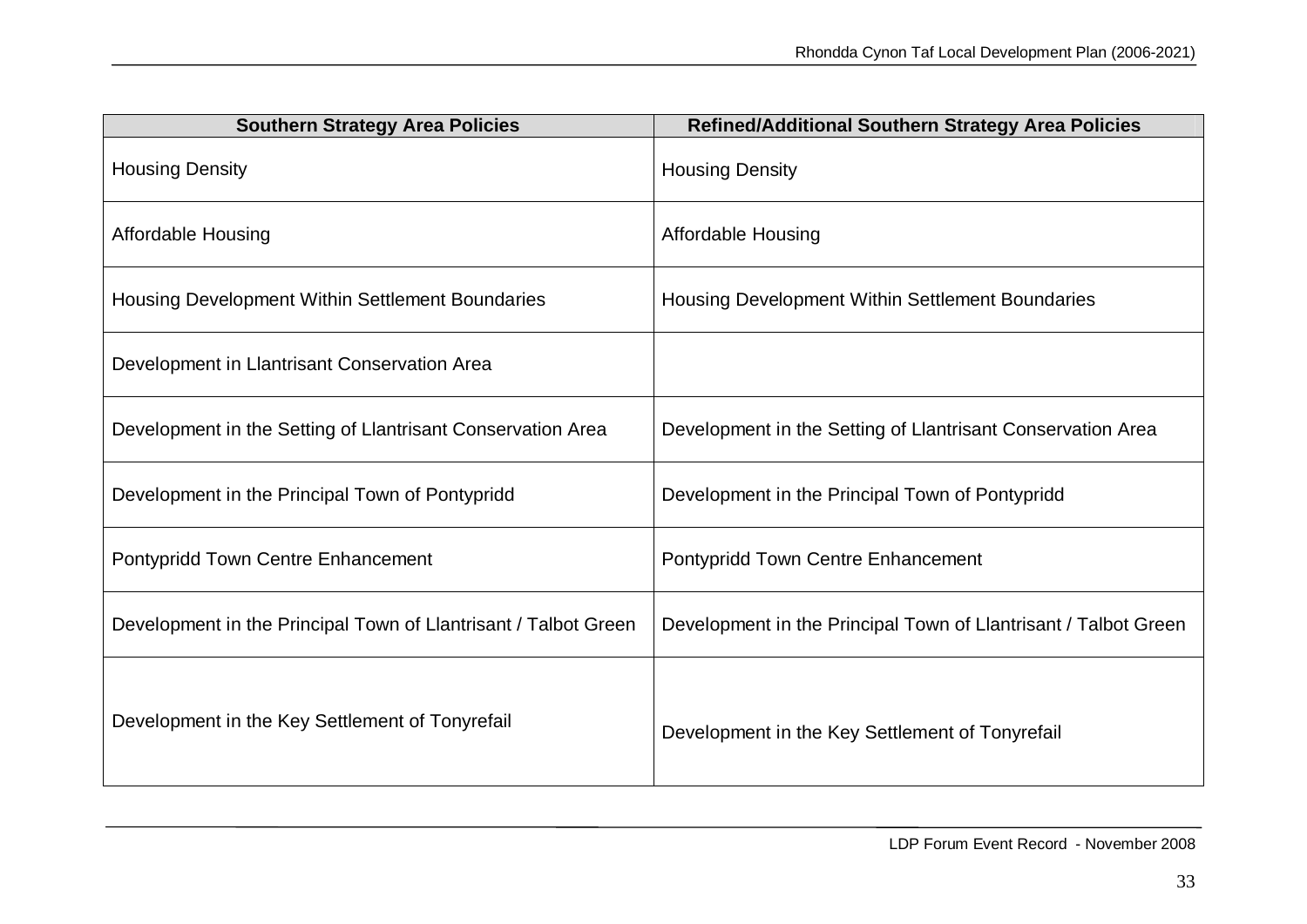| Development in the Key Settlement of Llanharan | Development in the Key Settlement of Llanharan           |
|------------------------------------------------|----------------------------------------------------------|
|                                                | New Educational Facilities in Tonyrefail                 |
|                                                | Former Cwm Colliery and Coking Works, Beddau             |
|                                                | Mwyndy/Talbot Green Area                                 |
|                                                | Former OCC Site Llanilid, Llanharan                      |
|                                                | <b>Housing Allocations</b>                               |
|                                                | <b>Employment Allocations</b>                            |
|                                                | <b>Retail Allocations</b>                                |
|                                                | The Retail Hierarchy                                     |
|                                                | Retail Development in Principal Towns and Key Settlement |

LDP Forum Event Record - November 2008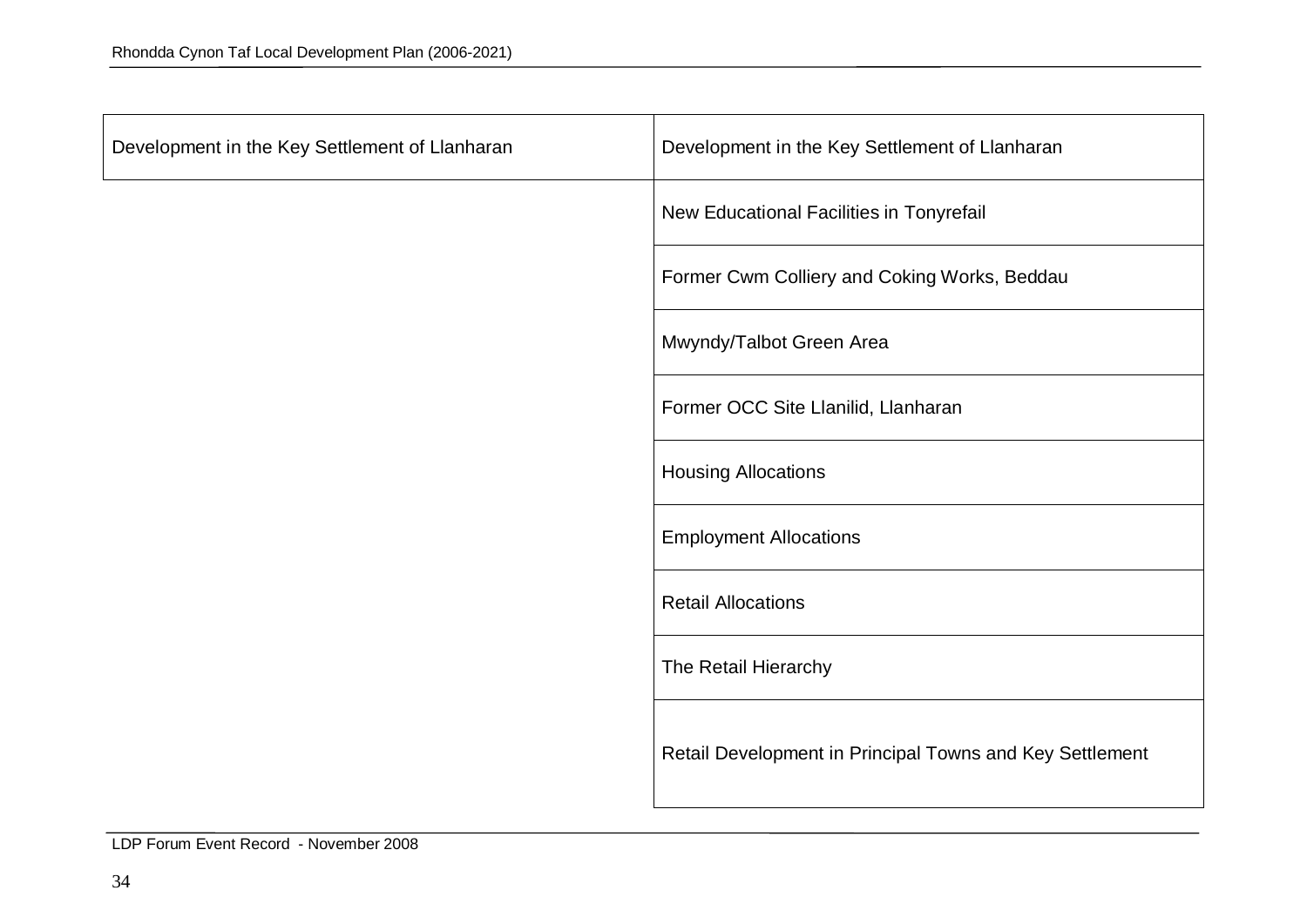| <b>Local And Neighbourhood Shops</b>               |
|----------------------------------------------------|
| <b>Major Road Schemes</b>                          |
| <b>Rail Network And Station Improvements</b>       |
| Park and Ride (Bus) / Park and Share Provision     |
| <b>Cycle Network Improvements</b>                  |
| Development in Llantrisant Conservation Area       |
| <b>Green Wedges</b>                                |
| Special Landscape Areas                            |
| <b>Land Reclamation Schemes</b>                    |
| <b>Provision Of Community Recycling Facilities</b> |